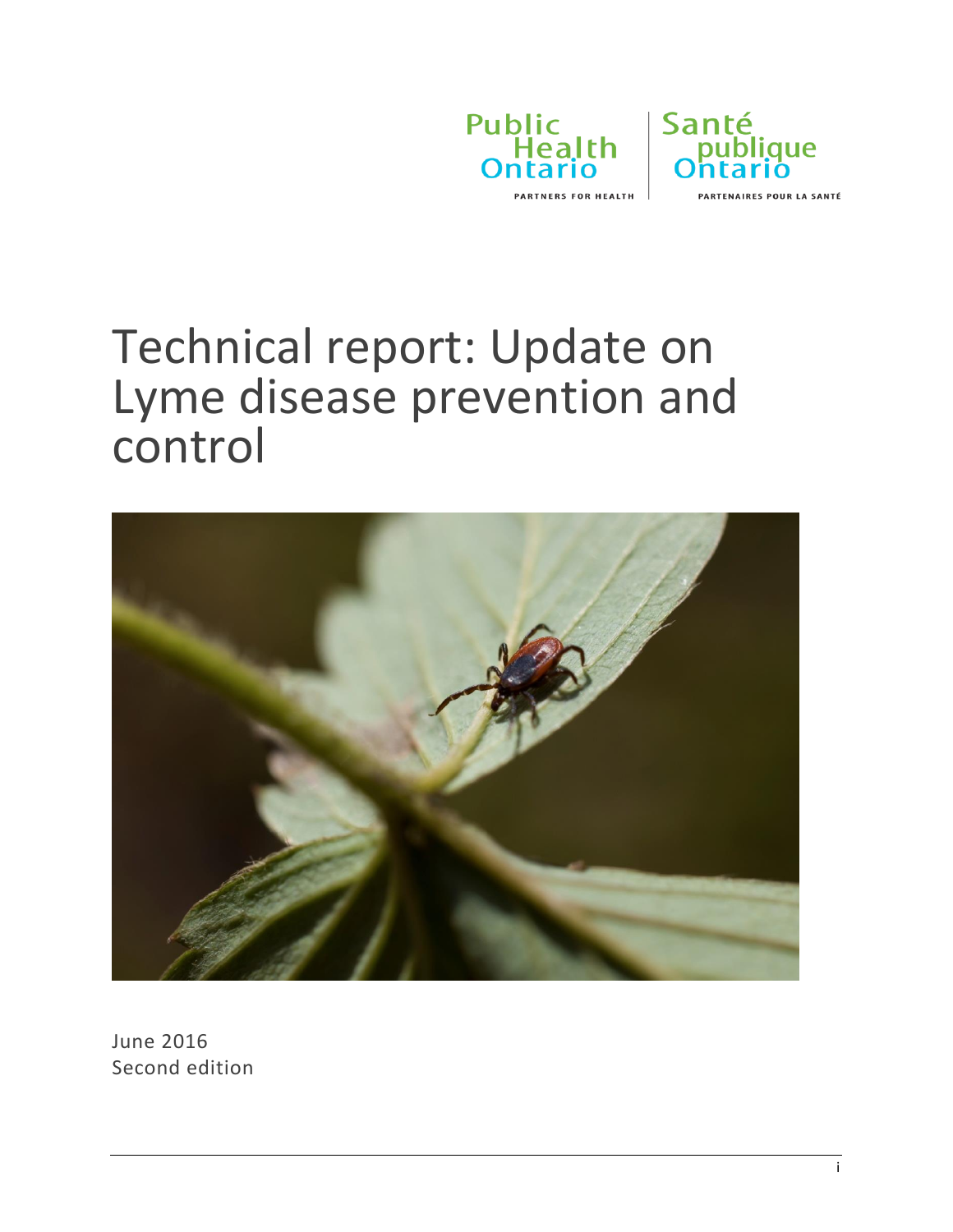### Public Health Ontario

Public Health Ontario is a Crown corporation dedicated to protecting and promoting the health of all Ontarians and reducing inequities in health. Public Health Ontario links public health practitioners, frontline health workers and researchers to the best scientific intelligence and knowledge from around the world.

Public Health Ontario provides expert scientific and technical support to government, local public health units and health care providers relating to the following:

- **E** communicable and infectious diseases
- **Infection prevention and control**
- environmental and occupational health
- emergency preparedness
- **•** health promotion, chronic disease and injury prevention
- **Parablic health laboratory services**

Public Health Ontario's work also includes surveillance, epidemiology, research, professional development and knowledge services. For more information, visit [www.publichealthontario.ca](http://www.publichealthontario.ca/)

#### **How to cite this document:**

Ontario Agency for Health Protection and Promotion (Public Health Ontario). Technical report: Update on Lyme disease prevention and control. Second edition. Toronto, ON: Queen's Printer for Ontario; 2016.

ISBN 978-1-4606-7577-9 [PDF]

©Queen's Printer for Ontario, 2016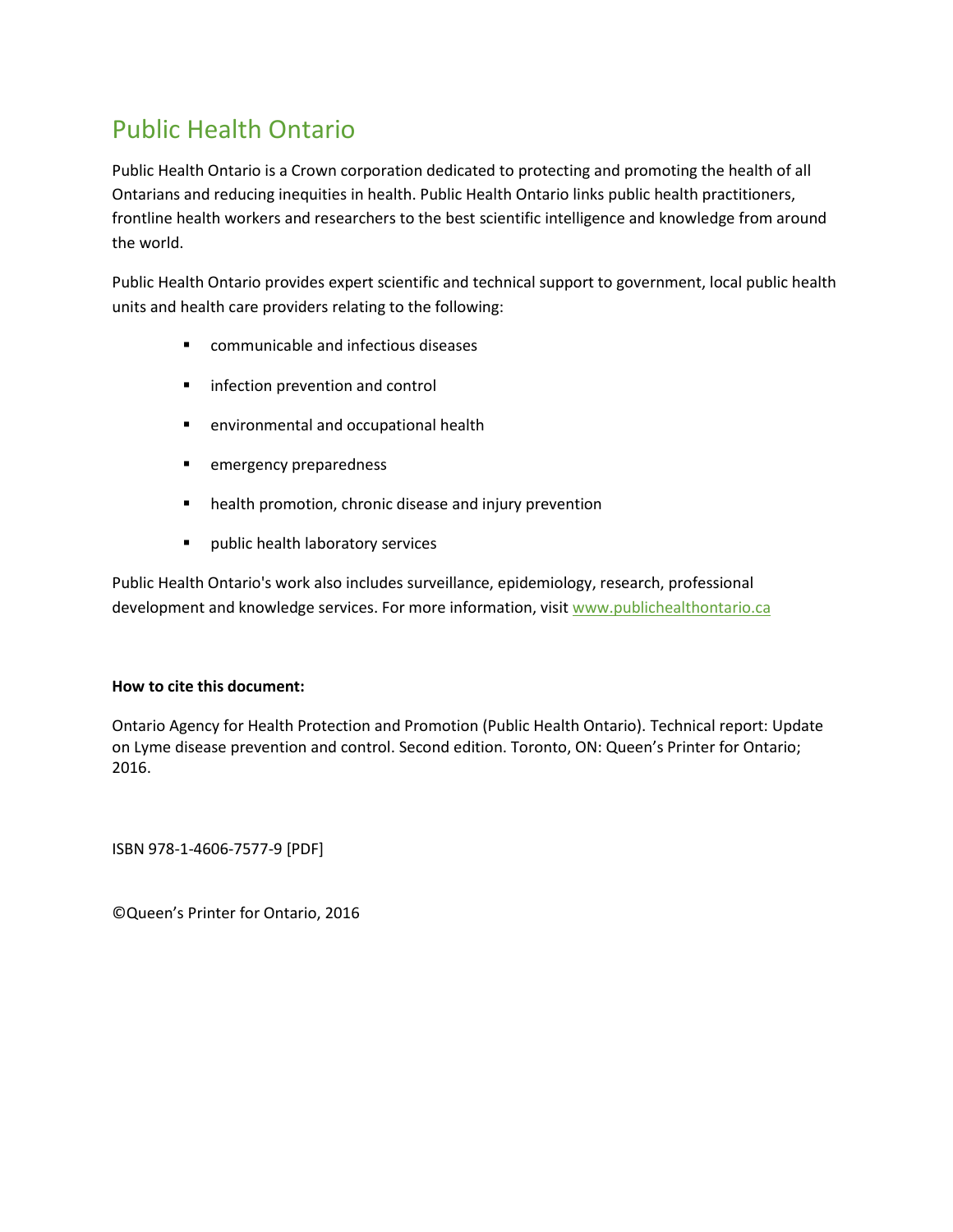#### Authors

Mark Nelder, PhD Senior Program Specialist Enteric, Zoonotic & Vector-borne Diseases Communicable Diseases, Emergency Preparedness and Response

Curtis Russell, PhD Senior Program Specialist Enteric, Zoonotic & Vector-borne Diseases Communicable Diseases, Emergency Preparedness and Response

Samir Patel, PhD, FCCM (D) ABMM Clinical Microbiologist Public Health Ontario Laboratories

Stephen Moore, MPH Manager Enteric, Zoonotic & Vector-borne Diseases Communicable Diseases, Emergency Preparedness and Response

Doug Sider, MD, MSc, FRCPC Medical Director Communicable Diseases, Emergency Preparedness and Response

#### Acknowledgements

The authors wish to express their sincere appreciation for the effort and dedication demonstrated by Ontario's 36 Public Health Units (PHUs), Ministry of Health and Long-Term Care and Public Health Agency of Canada (PHAC) throughout the development of Ontario's Lyme disease surveillance products. We thank Joan Mays (Leeds, Grenville and Lanark District Health Unit), Nina Jain-Sheehan (Niagara Regional Health Unit) and Donna Stanley (Northwestern Health Unit) for their input and work on the report. We thank PHO's Tina Badiani, Lisa Fortuna, Kiren Gill, Steven Janovsky, Cathy Mallove, George Pasut and Brian Schwartz for reviewing the report. We would like to thank L. Robbin Lindsay (PHAC) for his continued help with developing tick surveillance guidelines and programs in Ontario. In addition, we thank PHO's Library Services for their assistance in developing our search strategy.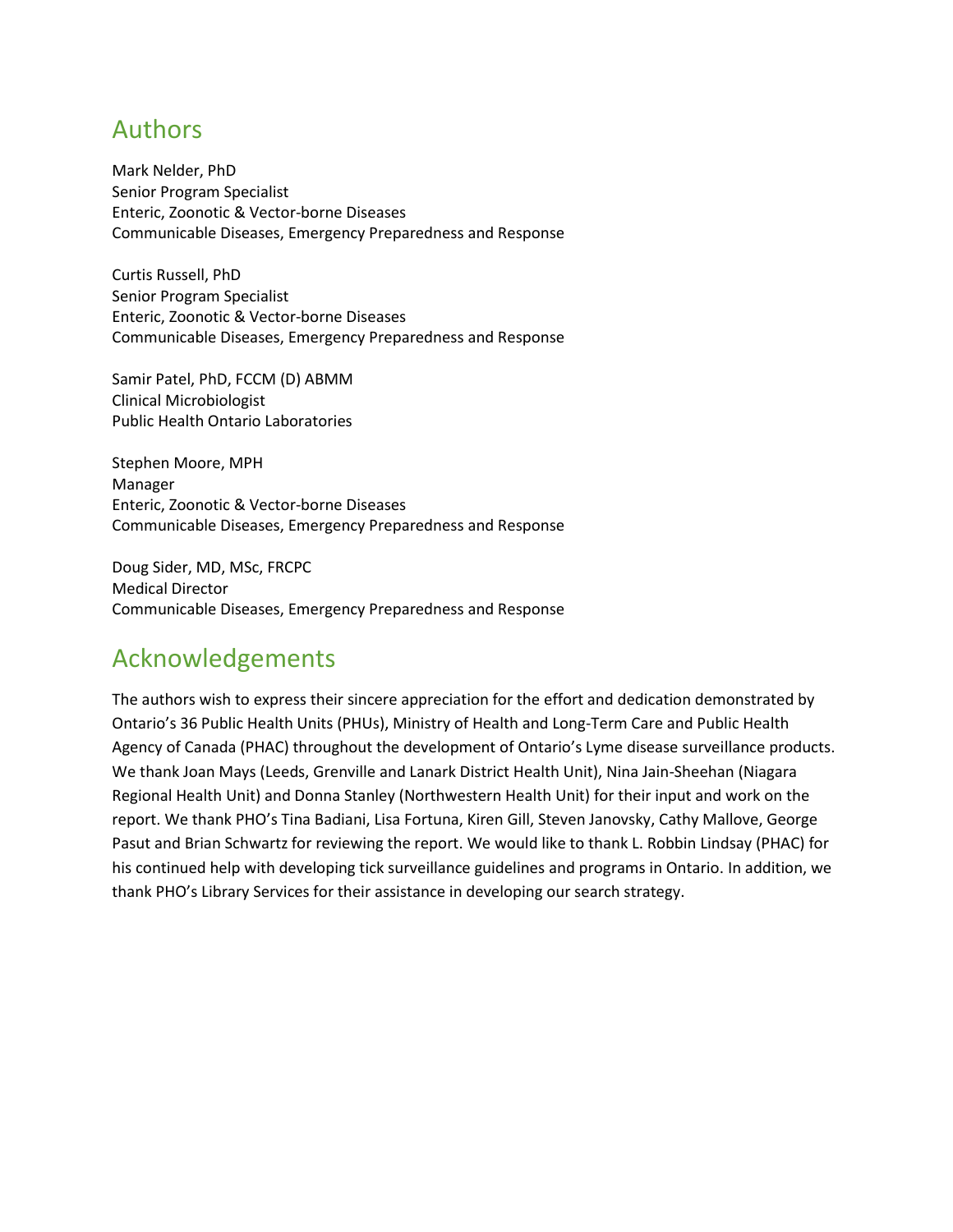### Disclaimer

This document was developed by Public Health Ontario (PHO). PHO provides scientific and technical advice to Ontario's government, public health organizations and health care providers. PHO's work is guided by the current best available evidence.

PHO assumes no responsibility for the results of the use of this document by anyone.

This document may be reproduced without permission for non-commercial purposes only and provided that appropriate credit is given to Public Health Ontario. No changes and/or modifications may be made to this document without explicit written permission from Public Health Ontario.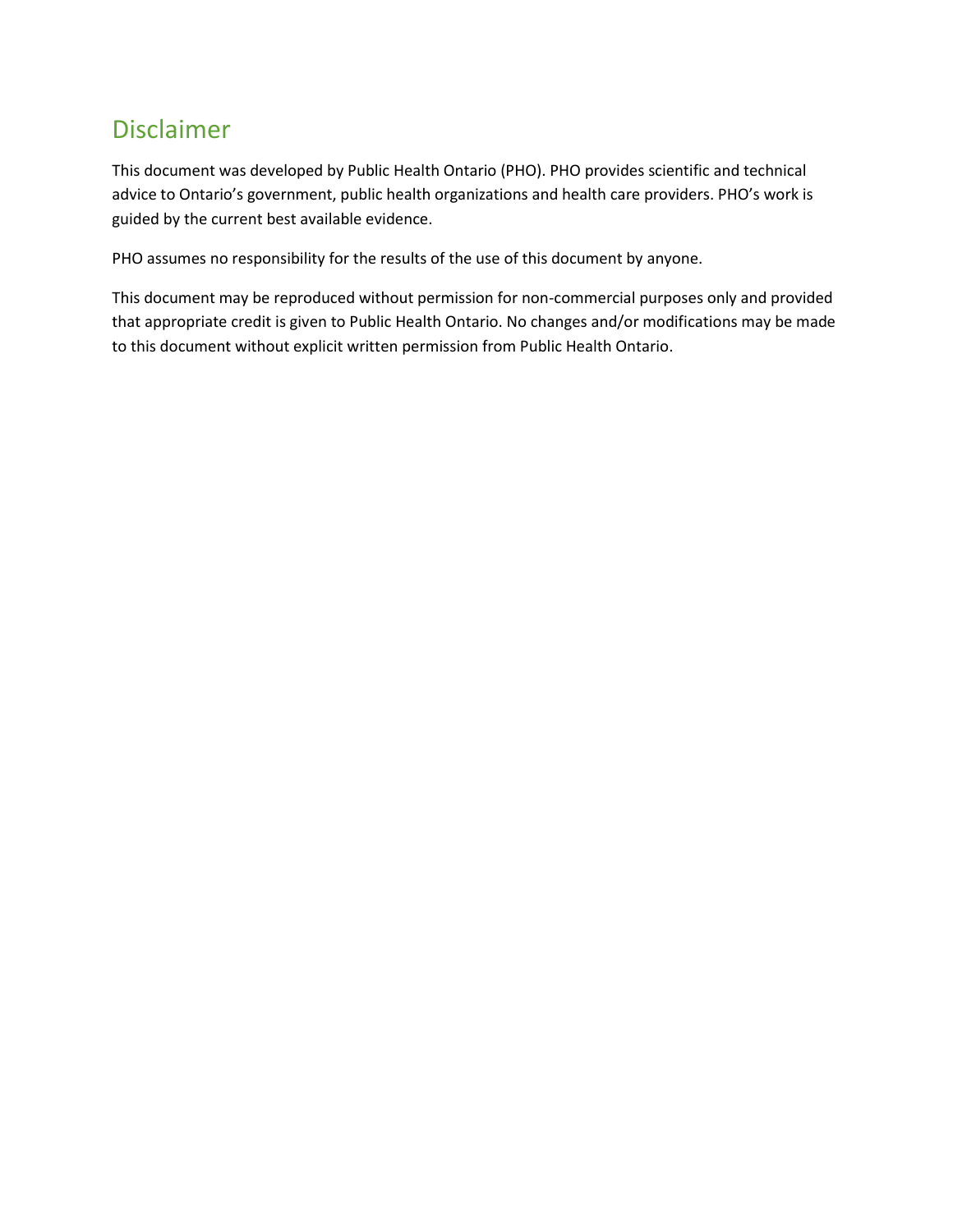## Contents

| Category 1: PHUs with known risk areas and/or high numbers of tick submissions 9<br>Category 2. PHUs with known risk areas and/or moderate numbers of tick submissions 10<br>Category 3. Other PHUs with no risk areas and low numbers of tick submissions  10 |
|----------------------------------------------------------------------------------------------------------------------------------------------------------------------------------------------------------------------------------------------------------------|
|                                                                                                                                                                                                                                                                |
|                                                                                                                                                                                                                                                                |
|                                                                                                                                                                                                                                                                |
|                                                                                                                                                                                                                                                                |
|                                                                                                                                                                                                                                                                |
|                                                                                                                                                                                                                                                                |
|                                                                                                                                                                                                                                                                |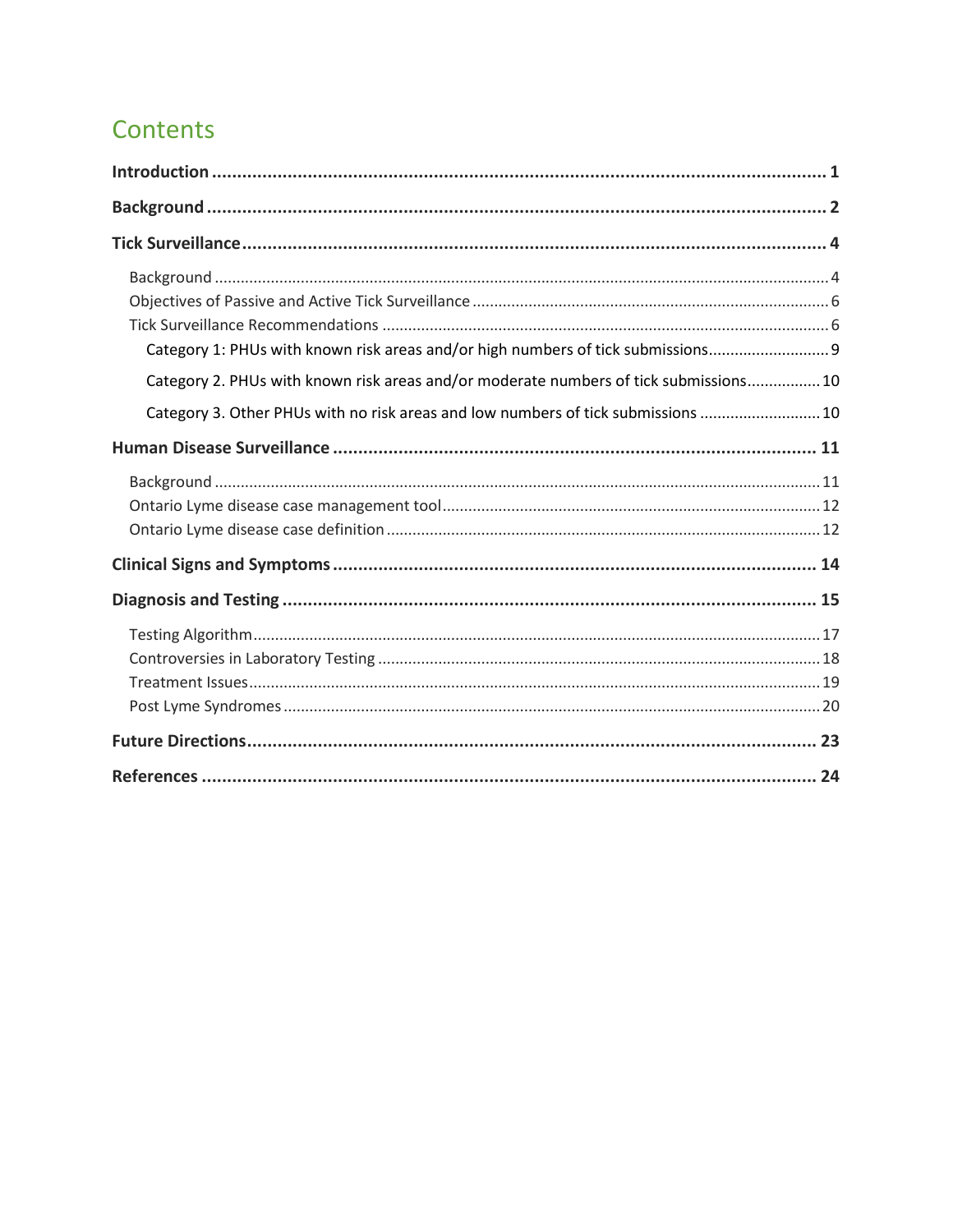# <span id="page-5-0"></span>Introduction

This report is an update to PHO's 2012 publication *Technical report: Update on Lyme disease prevention and*  control (*Technical Report*).<sup>1</sup> Since 2012, the science surrounding the surveillance of blacklegged ticks and Lyme disease in Ontario has evolved. In order to provide the latest, evidence-based advice on surveillance, PHO performed systematic reviews of the surveillance of blacklegged ticks and Lyme disease: *[Blacklegged](http://www.publichealthontario.ca/en/BrowseByTopic/InfectiousDiseases/Pages/IDLandingPages/Lyme-Disease.aspx)  tick surveillance in Ontario: A [systematic review](http://www.publichealthontario.ca/en/BrowseByTopic/InfectiousDiseases/Pages/IDLandingPages/Lyme-Disease.aspx) an[d Lyme disease human surveillance](http://www.publichealthontario.ca/en/BrowseByTopic/InfectiousDiseases/Pages/IDLandingPages/Lyme-Disease.aspx) in Ontario: A [systematic review.](http://www.publichealthontario.ca/en/BrowseByTopic/InfectiousDiseases/Pages/IDLandingPages/Lyme-Disease.aspx)* The *Tick Surveillance* and *Human Disease Surveillance* chapters in this document have been updated based upon these systematic reviews.

The updated chapters provide guidance on several aspects of blacklegged tick and Lyme disease surveillance:

- 1. When PHO published the initial technical report, passive tick surveillance was used to identify priority areas for active tick dragging, followed by prioritization of areas for small mammal trapping. PHO now identifies Lyme disease risk areas based on active tick surveillance, in the absence of small mammal trapping. This allows for the timeliest identification of new risk areas and more effective monitoring of expanding risk areas.
- 2. In 2015, PHO and the Ministry of Health and Long-Term Care (MOHLTC) updated the surveillance case definitions for Lyme disease (*[Ontario Infectious Disease Protocols](http://www.health.gov.on.ca/en/pro/programs/publichealth/oph_standards/infdispro.aspx)*). 2 Risk areas were added to the updated surveillance case definitions, a location where one *I. scapularis* was found during three person-hours of drag sampling, with two sampling events from May through October. In addition, the updated surveillance case definitions provide clarity concerning the pathognomonic nature of erythema migrans (EM); that is, clinical presentation with EM alone provides the necessary clinical evidence for confirmed and probable cases.
- 3. PHO, in conjunction with MOHLTC, Public Health Agency of Canada (PHAC) and public health units (PHUs) developed the [Ontario Lyme disease case management tool](http://www.publichealthontario.ca/en/BrowseByTopic/InfectiousDiseases/Pages/IDLandingPages/Lyme-Disease.aspxhttp:/www.publichealthontario.ca/en/eRepository/Active_tick_dragging_SOP.pdf) to improve human disease surveillance in the province.<sup>3</sup> This tool enhances and standardizes the collection of exposure data for human cases by local PHUs, thus allowing PHUs and PHO to better analyze exposure data. These data will be a key source of information to identify new and emerging Lyme disease risk areas, permitting effective and targeted tick surveillance and public health intervention activities.

The Infectious Diseases Society of America (IDSA) produces [guidelines](http://www.idsociety.org/Lyme/) on the symptoms, diagnosis and testing of Lyme disease. These guidelines are endorsed by the Association of Medical Microbiology and Infectious Disease Canada (AMMI), and followed by PHAC and PHO. The IDSA, in partnership with the American Academy of Neurology and the American College of Rheumatology, is currently working on updating these guidelines. As this process is still ongoing, the *Clinical Signs and Symptoms* and *Diagnosis and Testing* chapters of this report will not be updated until the new IDSA guidelines are released.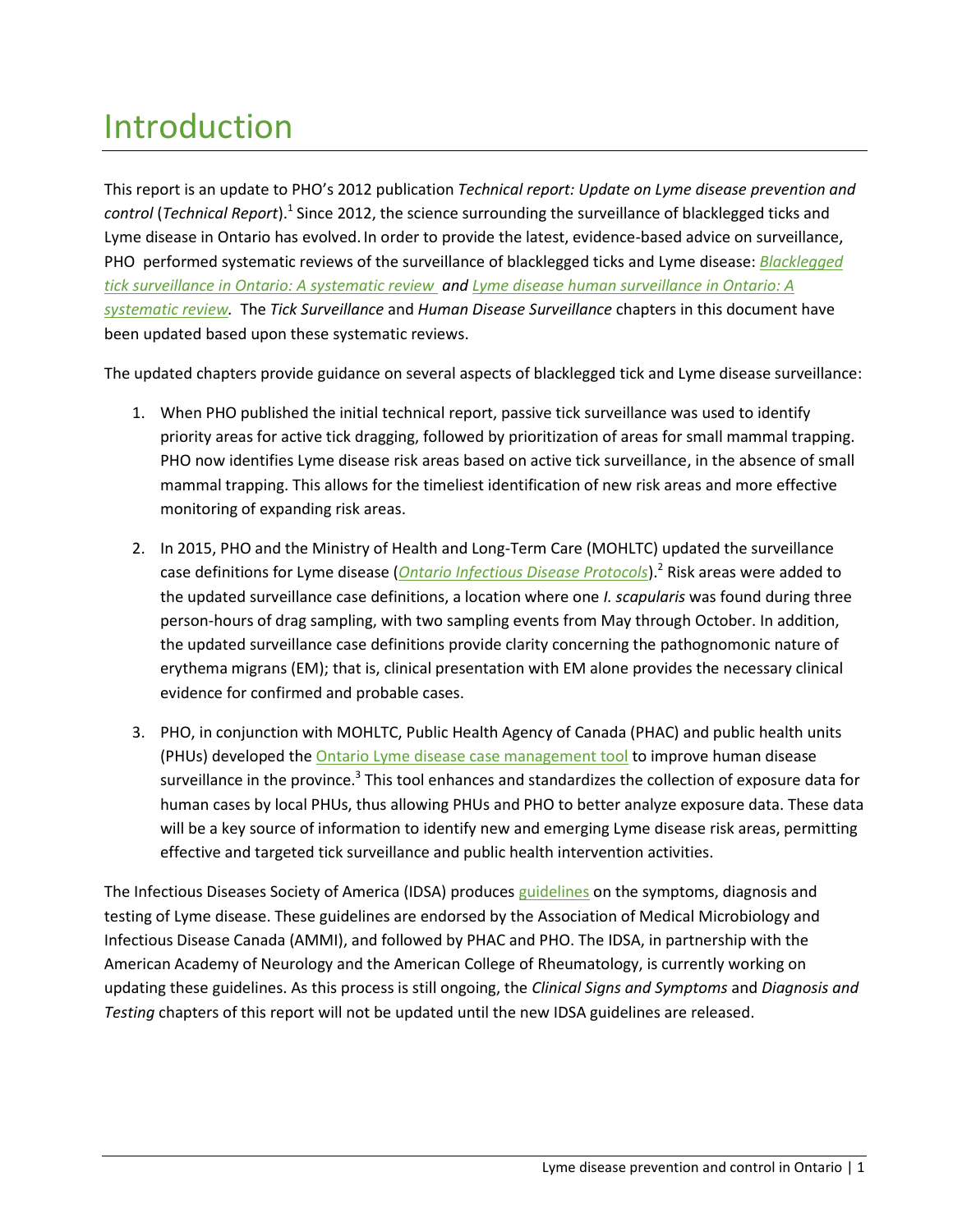# <span id="page-6-0"></span>Background

Lyme disease is a bacterial spirochete infection caused by *Borrelia burgdorferi* and transmitted to humans through the bite of an infectious blacklegged tick, *Ixodes scapularis*. Lyme disease is the most common vector-borne disease in North America, with an estimated 300,000 cases annually in the US alone.<sup>4-6</sup> Lyme disease was first recognized in 1975, when it was initially described as a cluster of juvenile rheumatoid arthritis cases in several towns in Connecticut, US.<sup>7</sup> Soon after the description of Lyme disease in the early 1980s, the blacklegged tick was identified as the vector of *B. burgdorferi* in New York, US.<sup>8,9</sup> Lyme disease is found throughout eastern North America, including southern portions of Canada, wherever blacklegged ticks are present. Disease rates are highest, however, in the Northeast and Upper Midwestern US states.<sup>10</sup>

In Canada, *I. scapularis* distribution is limited primarily to the southern portions of Manitoba, Ontario, Quebec, New Brunswick and Nova Scotia. $11,12$  In the early 1970s, the first population of blacklegged ticks in Canada was identified at Long Point Provincial Park, Ontario, along the northern shore of Lake Erie.<sup>13</sup> Beginning in the mid-1990s and through the 2000s, additional established populations of blacklegged ticks were detected along the northern shores of Lake Erie ( Point Pelee National Park, Rondeau Provincial Park, Turkey Point Provincial Park and the Wainfleet Bog Conservation Area), Lake Ontario (Prince Edward Point National Wildlife Area) and the St. Lawrence River (St. Lawrence Islands National Park), Northwest Ontario (Rainy River), Southwest Ontario (Pinery Provincial Park) and urban-suburban parks (Rouge Valley).<sup>14-17</sup> Since 1988, the majority of Ontario-acquired human cases have originated from Southern Ontario, especially in areas of Southeastern Ontario where blacklegged tick populations are expanding.

Multiple variables are responsible for the expansion of blacklegged ticks in Ontario. A driving force behind the recent expansion in Ontario and other areas is climate change, specifically the increase in the mean annual degree days above  $0^{\circ}$ C.<sup>18,19</sup> Other factors contributing to blacklegged tick advances include land use changes (farmland to forest; encroaching human populations; forest fragmentation) and changes in the range of the main hosts for ticks (i.e., white-footed mouse *Peromyscus leucopus*, white-tailed deer *Odocoileus virginianus*). All tick surveillance indicators suggest that the current geographic range of blacklegged tick populations is expanding in southern Ontario and will likely continue to do so as available habitat permits.<sup>20</sup>

Blacklegged tick populations can occur sporadically over a wide geographic range in Canada due to larvae and nymphs readily attaching themselves to migratory birds.<sup>21</sup> Consequently, birds help transport blacklegged ticks from areas in the US and Canada to disparate locales across Canada. Bird-borne (adventitious) ticks create the possibility of infectious tick bites almost anywhere in Ontario. Human cases of Lyme disease may occur outside of known Ontario risk areas; however, the risk of exposure is considerably less than in identified risk areas. The risk of Lyme disease is usually greater in tick-established areas because of a greater probability of bites from infectious ticks compared to areas where blacklegged ticks are not established.<sup>14</sup>

With expanding *I. scapularis* populations and increased public and health care clinician awareness, the incidence of Lyme disease has increased in Ontario since it became a reportable disease in the province in 1988. The first isolation of *B*. *burgdorferi* from a blacklegged tick in Ontario occurred in 1993, when a tick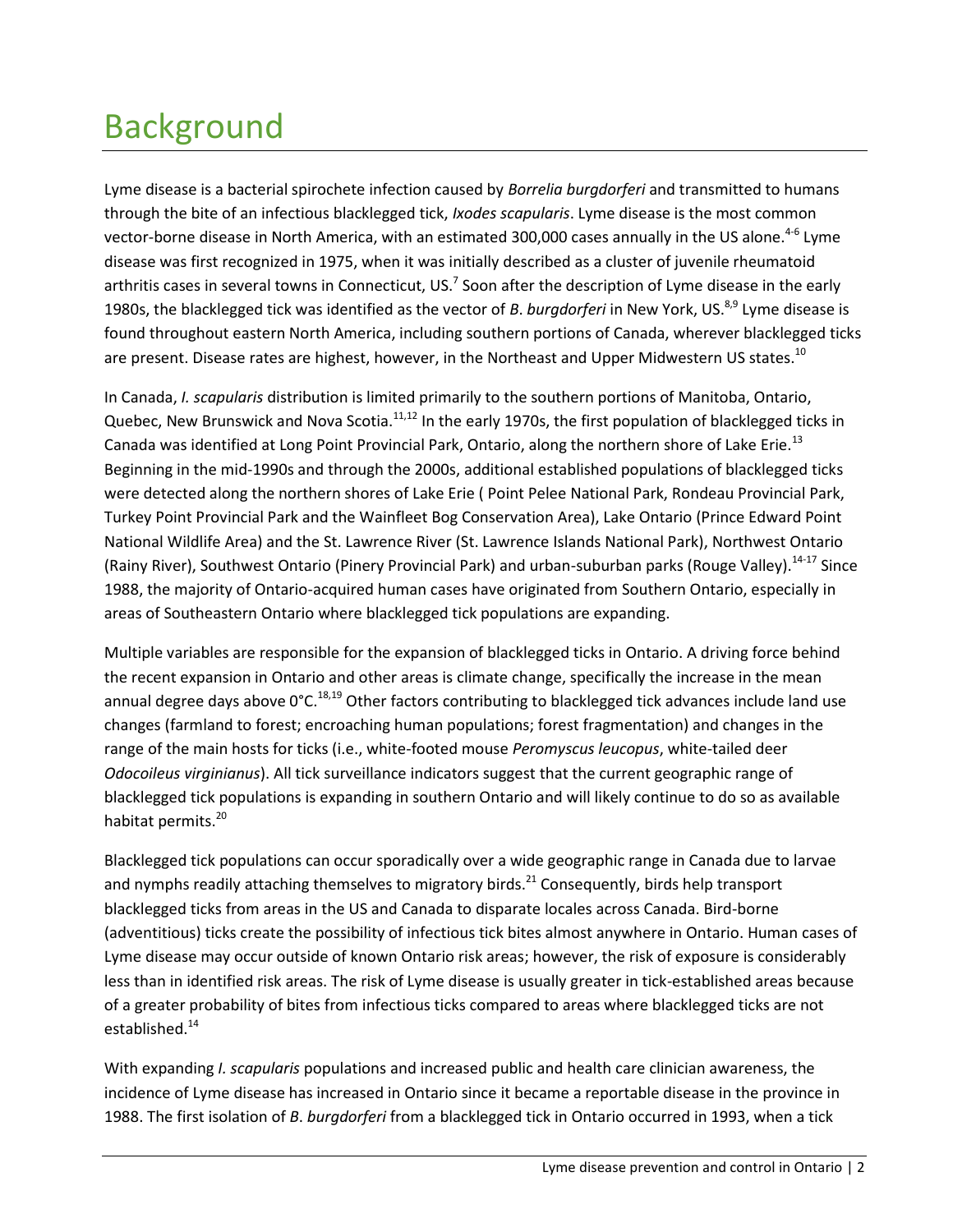removed from a dog in Kenora (Northwestern Health Unit) tested positive for the agent of Lyme disease.<sup>22</sup> In 2014, Ontario reported 220 confirmed and probable human cases of Lyme disease (incidence rate of 1.6 cases per 100,000 population).<sup>23</sup> Overall, the incidence of Lyme disease in Ontario has increased steadily since 2002. In Ontario, approximately 70% of all reported cases are reported in June, July and August. This peak in cases during the summer months is similar to other Lyme disease regions in the US and Canada, and coincides with both greater participation in outdoor activities and increased presence of infectious nymphs in the environment. Compared to adult blacklegged ticks, blood-feeding nymphs are much more difficult to detect and are more likely to go unnoticed, allowing them to feed longer, leading to a greater risk of *B*. *burgdorferi* infection. Blacklegged ticks are three-host ticks with larvae and nymphs that blood feed on small rodents (e.g. white-footed mouse) and passerine birds, and adults that feed on large mammals (white-tailed deer, humans). Blood feeding is the tick's sole source of nutrition and is needed for molting from one stage to the next and for developing eggs. Blacklegged tick larvae and nymphs are most active in the summer, while adults are most active in the spring and the fall.

Incidence rates for Lyme disease are higher in specific PHUs, including Eastern Ontario (EOH); Hastings and Prince Edward Counties (HPE); Kingston, Frontenac and Lennox & Addington (KFL); Leeds, Grenville and Lanark District (LGL); Ottawa (OTT); and Renfrew (REN). This trend of higher incidence of cases in the Eastern Region (EOH, HPE, KFL, LGL, OTT, REN) correlates with areas reporting larger numbers of blacklegged ticks submitted through passive surveillance.<sup>23</sup>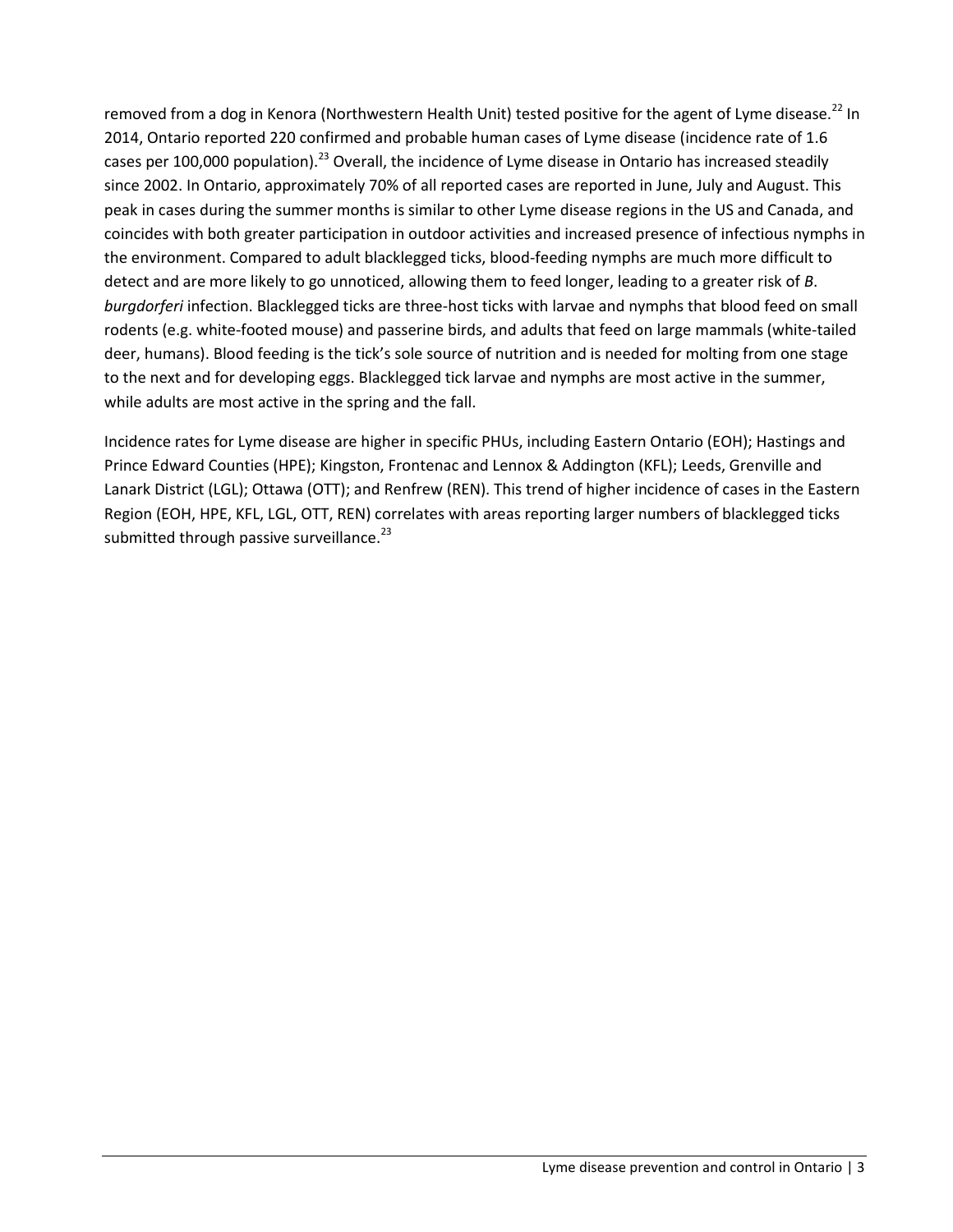# <span id="page-8-0"></span>Tick Surveillance

PHO's [systematic review,](http://www.publichealthontario.ca/en/BrowseByTopic/InfectiousDiseases/Pages/IDLandingPages/Lyme-Disease.aspx) and its assessment of the available blacklegged tick active surveillance methods, has identified tick dragging as the best option, supplemented by small mammal trapping where specified. Currently, there is no evidence to support changing Ontario's passive tick surveillance program in Ontario, except where indicated by a PHU's historical surveillance.

This chapter provides the methods and best practices for both passive and active methods for the monitoring of blacklegged ticks, based on the assessment of the systematic review, focusing on 1) the objectives of Ontario's surveillance program; 2) the identification of risk areas in Ontario; and 3) recommendations for tick surveillance based upon PHU blacklegged tick population levels. The goal of this chapter is to:

- provide support to assess a PHU's blacklegged tick populations;
- provide support to detect new or emerging Lyme disease risk areas in PHUs, which may require confirmation through active blacklegged tick surveillance methods; and
- provide support to determine the best tick surveillance option for specific PHUs based on historical blacklegged tick collections.

## <span id="page-8-1"></span>**Background**

Tick surveillance determines the level of establishment of *I. scapularis* populations within an area and assesses the possible risk of human *B. burgdorferi* infection. Tick surveillance may be passive (examining ticks the public brings into health professional or PHU offices), or it may be active (collecting ticks from their natural habitat through tick dragging). Passive tick surveillance is used to prioritize areas where active tick surveillance should be performed. While different in their approaches, both are beneficial to help determine the level of Lyme disease risk in the local community.

The passive tick surveillance system in Ontario has a number of core elements. First, healthcare providers and PHUs submit ticks on behalf of the public to the Public Health Ontario Laboratory (PHOL). PHOL then performs tick species identifications on the submitted ticks. The ticks that are identified by PHOL as *I. scapularis* are forwarded to Canada's National Microbiological Laboratory (NML, PHAC; Winnipeg, Manitoba) for pathogen detection (*B. burgdorferi* and *Anaplasma phagocytophilum*).

A risk area is a location where at least one *I. scapularis* is collected during spring and fall sampling events (from May through October; a sampling event is defined as at least three person-hours of drag sampling). Collections are made in the spring and fall because this is when adult blacklegged ticks are more active and easier to detect when dragging (Figure 1). Since 2015, risk area is a term used to describe locations in Southern Ontario where there is an increased risk of Lyme disease. This is based on the PHAC publication describing risk through tick dragging as the sole active surveillance method.<sup>24</sup> For PHUs in which there are known Lyme disease risk areas, PHO has encouraged a shift from passive tick surveillance to active tick surveillance (tick dragging), with no need to perform small mammal trapping (see Category 1: PHUs with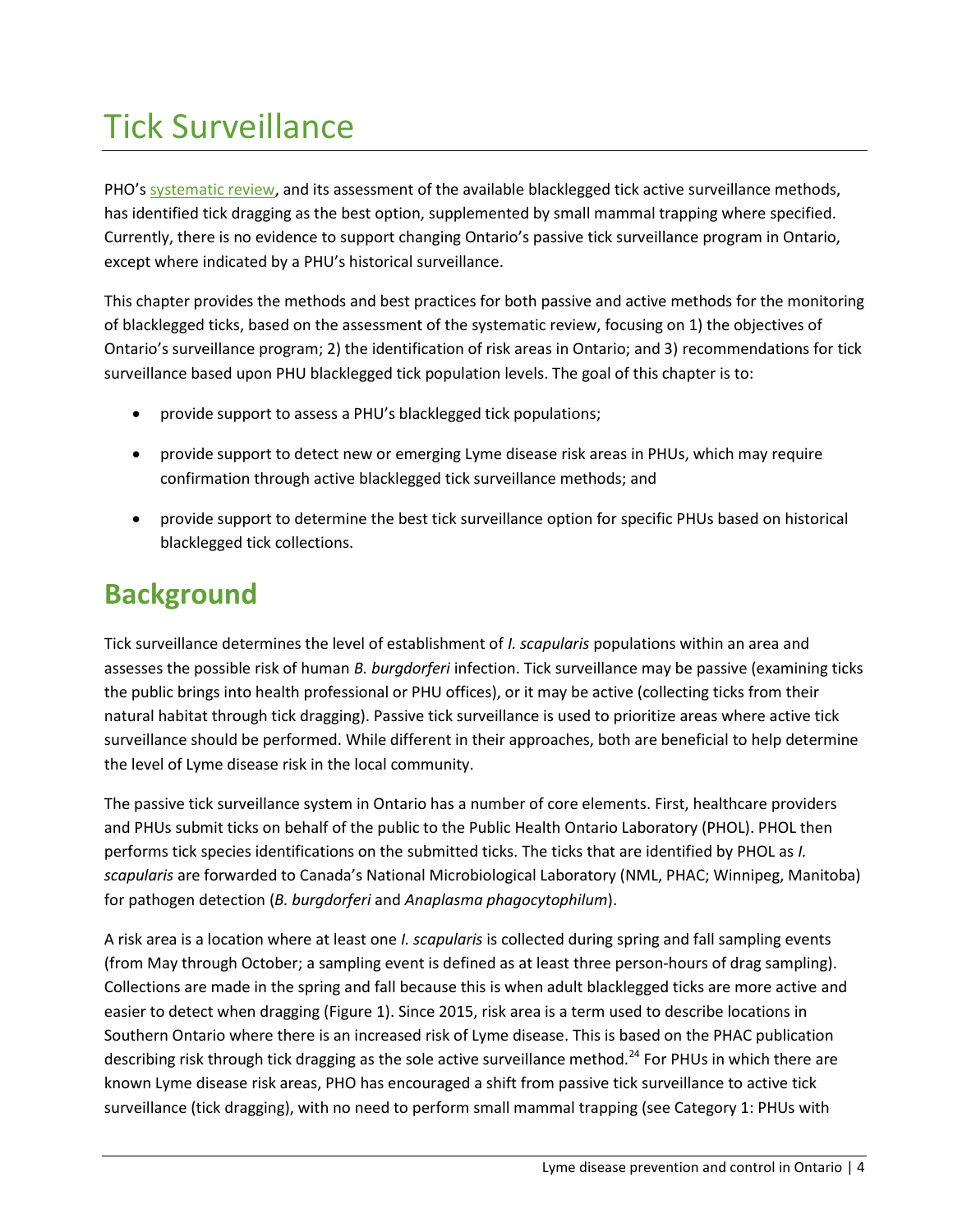known risk areas and/or high numbers of tick submissions and Category 2: PHUs with known risk areas and/or moderate numbers of tick submissions).<sup>14</sup> PHO developed the *Active tick dragging: Standard [operating procedure](http://www.publichealthontario.ca/en/BrowseByTopic/InfectiousDiseases/Pages/IDLandingPages/Lyme-Disease.aspx)* to support PHUs in the field collection of blacklegged ticks; this active surveillance will continue to track the expansion of blacklegged tick populations and the increasing prevalence of *B*. *burgdorferi*. As the science of tick surveillance advances, PHO will continue to re-assesses existing advice to ensure that Ontario is at the forefront of blacklegged tick surveillance methods.



#### **Figure 1. Life cycle of the blacklegged tick (***Ixodes scapularis***).**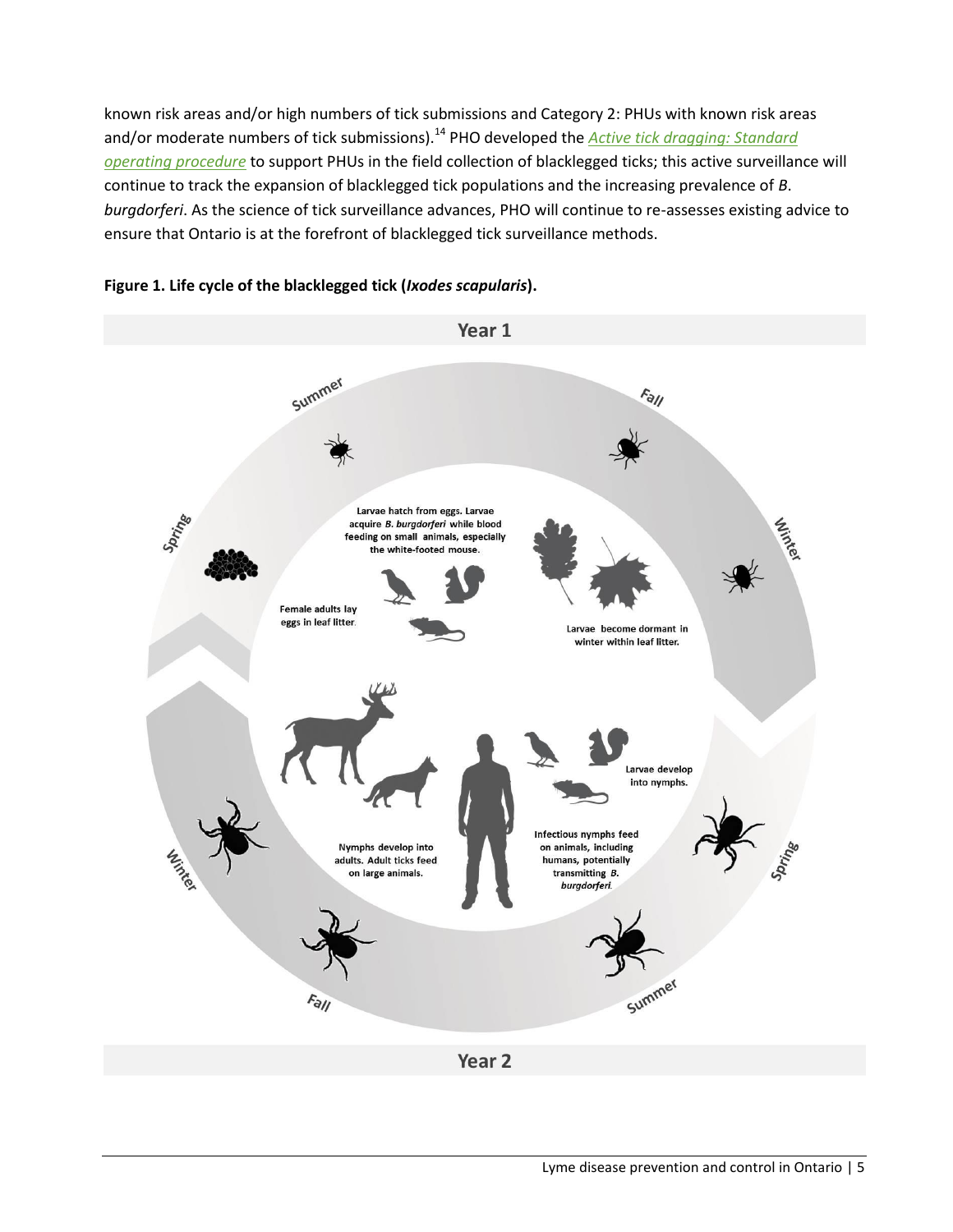## <span id="page-10-0"></span>**Objectives of Passive and Active Tick Surveillance**

The objective of passive tick surveillance is to understand and assess the possible risk of Lyme disease infection across the province. Information gathered through passive surveillance can help identify new areas where active surveillance is warranted. An updated tick requisition form is now available on PHO's Lyme [disease webpage.](http://www.publichealthontario.ca/en/BrowseByTopic/InfectiousDiseases/Pages/IDLandingPages/Lyme-Disease.aspx) The objective of active surveillance, like passive surveillance, is to identify established blacklegged tick populations and to determine Lyme disease risk areas. Active surveillance is a targeted approach to identifying risk areas where passive surveillance methods (tick submissions, human case exposure histories) have indicated the potential presence of blacklegged tick populations. Unlike passive surveillance, active surveillance involves the collection of blacklegged ticks in the field through tick dragging and small mammal trapping.

PHO's [Ontario Lyme disease estimated risk areas map: 2016](http://www.publichealthontario.ca/en/BrowseByTopic/InfectiousDiseases/Pages/IDLandingPages/Lyme-Disease.aspx) assists clinicians in the diagnosis and/or treatment of Lyme disease, with potential exposures or tick bites in the risk areas delineated on the map indicating greater concern as to the risks of Lyme disease.<sup>14</sup> In addition, public health professionals can use the risk areas defined on the map to determine if reported case exposure locations represent known or possible new/emerging risk areas, thus helping to inform public health messages aiming to raise awareness of Lyme disease risk areas in Ontario. PHU staff can also use the map during Lyme disease case investigations when determining the most likely exposure locations. The estimated risk areas are a 20-km radius from the center of a location where blacklegged ticks were found through drag sampling. The risk map development is based on work done by the [Nova Scotia Department of Health and Wellness](http://novascotia.ca/dhw/populationhealth/documents/Lyme-Disease-Epidemiology-and-Surveillance-in-Nova-Scotia.pdf) and adopted by PHAC for its national Lyme disease risk mapping.

In Ontario, blacklegged ticks are found primarily in rural areas along the north shores of Lake Erie, Lake Ontario and St. Lawrence River. These areas have the most suitable habitat and climate for tick populations to become established. The estimate[d risk areas](http://www.publichealthontario.ca/en/BrowseByTopic/InfectiousDiseases/Pages/IDLandingPages/Lyme-Disease.aspx) for Lyme disease in Ontario are centered in Long Point Provincial Park, Pinery Provincial Park, Point Pelee National Park, Prince Edward Point National Wildlife Area, Rainy River, Rouge Valley, St. Lawrence Islands National Park, Turkey Point Provincial Park, Rondeau Provincial Park and the Wainfleet Bog Conservation Area. The precise boundaries of established tick populations are difficult to define and certain populations continue to expand into neighbouring areas (several locations in eastern Ontario).

### <span id="page-10-1"></span>**Tick Surveillance Recommendations**

Our [systematic review](http://www.publichealthontario.ca/en/BrowseByTopic/InfectiousDiseases/Pages/IDLandingPages/Lyme-Disease.aspx) has identified that several methods exist for active monitoring of blacklegged tick populations. Little empirical evidence supports the use of one active method over another and method selection has to take into account several factors besides efficacy. Taking into account an active method's costs, ease of use, ability to detect various stages and repeatability, tick dragging is the preferred method, with small mammal trapping where indicated. From the studies reviewed, passive tick surveillance is not a common practice in areas where Lyme disease has been present for some time; however, passive surveillance offers important information in regions with newly established and/or expanding blacklegged tick populations.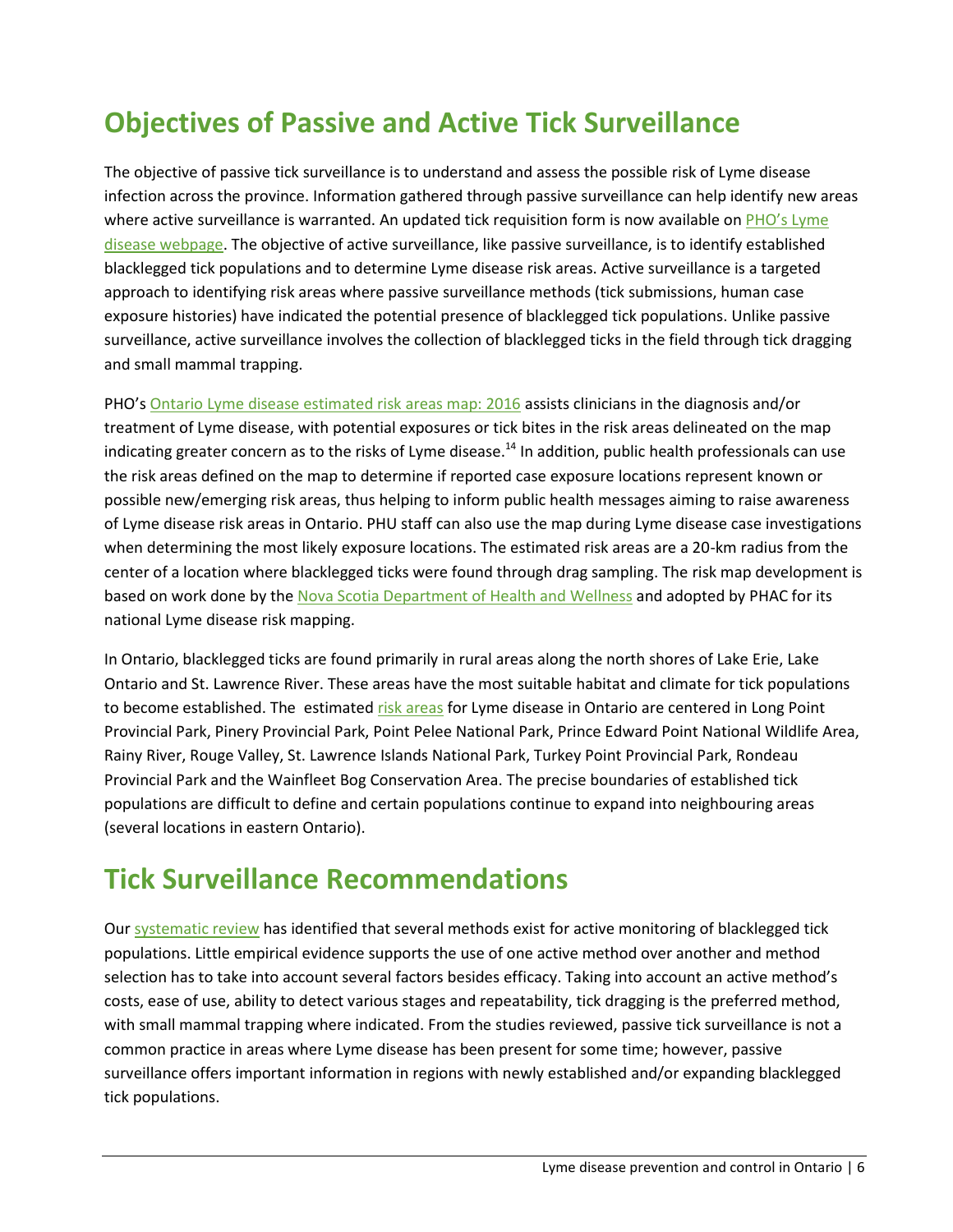It is important that *I. scapularis* surveillance data address the evolving ecology and epidemiology of Lyme disease in Ontario. Tick surveillance needs vary in different parts of Ontario depending on existing tick surveillance data (numbers of ticks submitted through passive tick submissions). To date, the data collected shows that several PHUs have high numbers of *I*. *scapularis* with expanding populations; others have no significant tick populations; while others have primarily non-blacklegged tick populations (i.e., *Dermacentor variabilis*, *Ixodes cookei*).<sup>20</sup> There are also PHUs that have focal blacklegged tick populations, but little evidence of expansion outside of those risk areas (e.g., Rondeau Provincial Park in Chatham Kent). Having a blacklegged tick surveillance program will allow public health professionals to apply the most appropriate surveillance methods for assessing tick populations in their respective PHUs. In 2014, PHAC noted that an area may be considered a Lyme disease risk area if one blacklegged tick was found during three person-hours of drag sampling at that location, during two dragging events (once in spring and again in the fall; from May through October).<sup>24</sup> Based on the current information on blacklegged ticks and human cases of Lyme disease, this revised surveillance method is recommended for jurisdictions in southern and northwestern Ontario. In the Northeast Region (i.e., Category 3: Algoma, ALG; North Bay Parry Sound District, NPS; Porcupine, PQP; Timiskaming), small mammal trapping is still needed to determine risk, where there are low historical numbers of blacklegged ticks submitted through passive surveillance and where indicated by active tick dragging. PHO, with PHAC, has developed a decision tree for determining if an area of concern is a Lyme disease risk area [\(Figure \)](#page-12-0). Note this process can take over two years to determine if there is a risk area.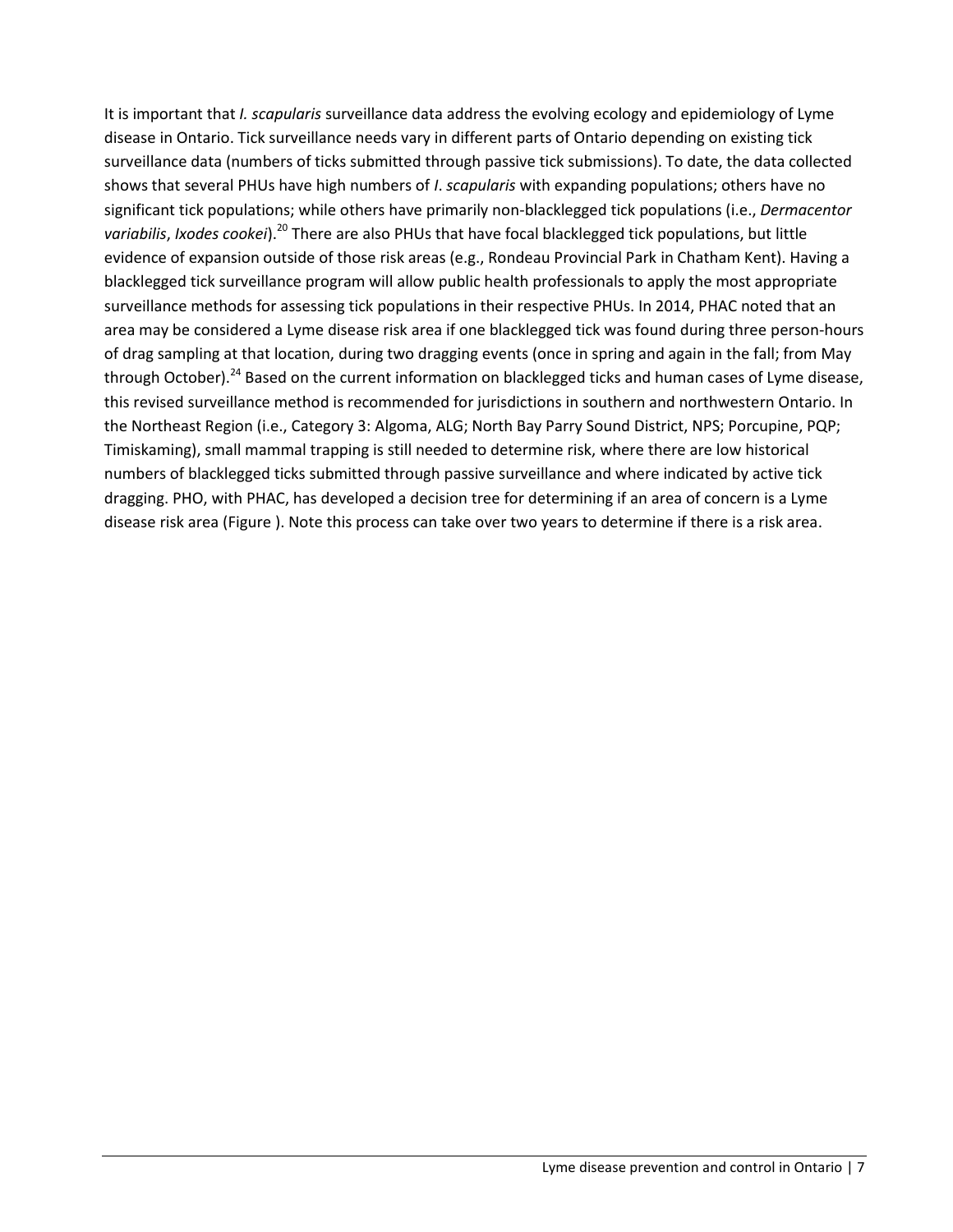<span id="page-12-0"></span>

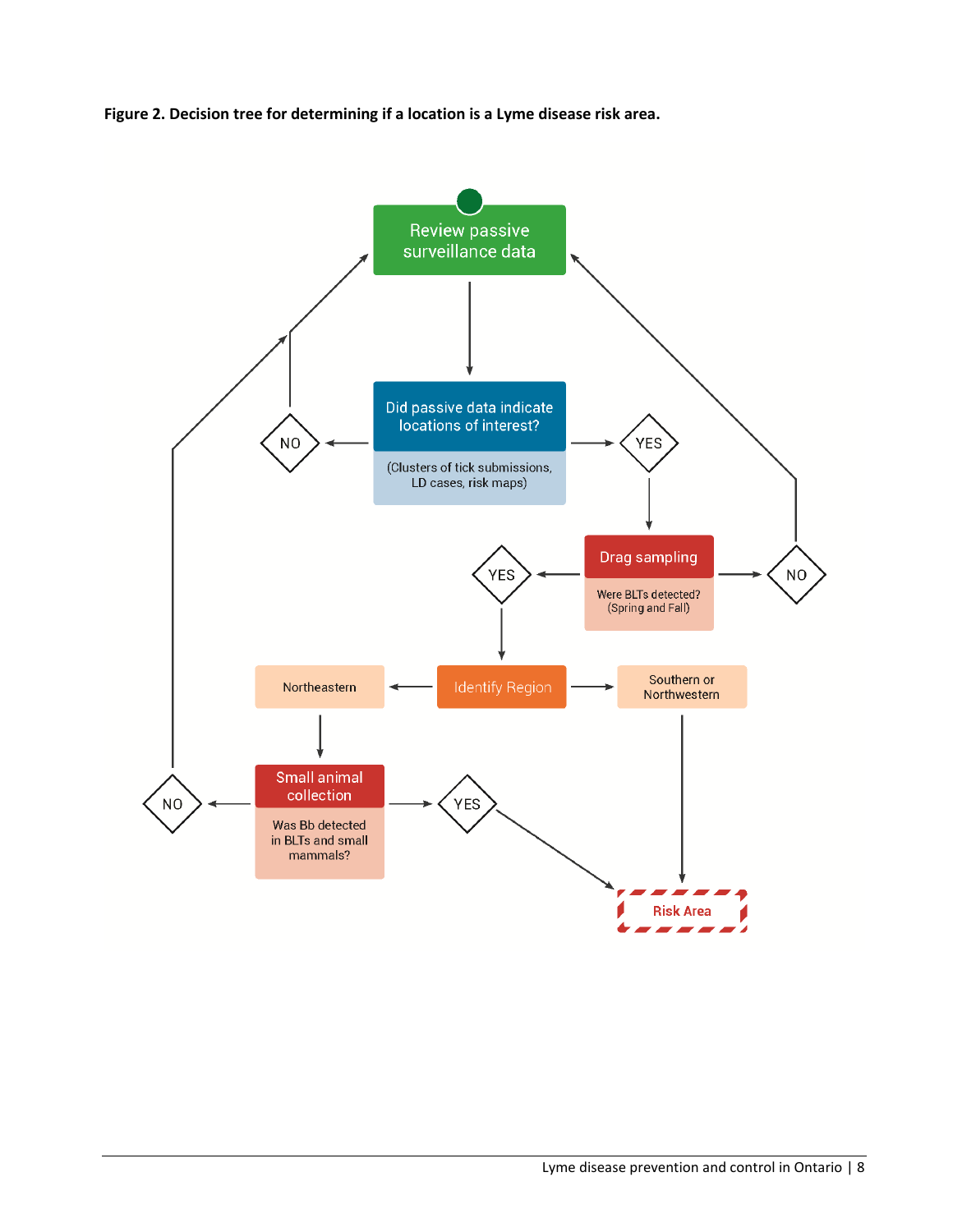Based on the *[Ontario Infectious Diseases Protocols](http://www.health.gov.on.ca/en/pro/programs/publichealth/oph_standards/infdispro.aspx)*, a PHU is required to develop a vector-borne disease management strategy based on a local risk assessment, including a Lyme disease management strategy.<sup>2</sup> This local risk assessment aids public health professionals in determining target areas for active tick surveillance. The following three categories are recommended tick surveillance methods that PHUs should consider in their region.

## <span id="page-13-0"></span>**Category 1: PHUs with known risk areas and/or high numbers of tick submissions**

PHUs in this category historically submit more than 250-blacklegged ticks per year and have a known risk area [\(Table 1;](#page-13-1) [Figure \)](#page-12-0). PHO recommends that these PHUs move to active tick surveillance only and submit these ticks directly to NML for identification and testing. As evidenced in the systematic review and with the high volume of tick submissions in these regions, the value of continued passive tick submissions is negligible and regular tick dragging becomes more important in these PHUs. In this category, PHO strongly encourages the PHU and local physicians to stop collecting and/or submitting ticks. Tick dragging, within the risk areas, will allow these PHUs to track the prevalence of *B*. *burgdorferi* in blacklegged ticks and monitor for the possible emergence of other blacklegged tick-borne pathogens. In addition, these PHUs may want to conduct tick dragging outside of known risk areas to examine the extent of expansion and to determine baseline counts of blacklegged ticks in areas with little data.

| <b>Category</b> | Average number<br>blacklegged ticks<br>submitted per<br>year | <b>Known risk</b><br>area(s)<br>**<br>present | <b>Passive tick</b><br>surveillance<br>(via<br>physicians) | <b>Passive tick</b><br>surveillance<br>(PHU via public) | <b>Active tick</b><br>surveillance<br>(tick<br>dragging) <sup>1</sup> | <b>Active tick</b><br>surveillance<br>(small mammal<br>trapping) |
|-----------------|--------------------------------------------------------------|-----------------------------------------------|------------------------------------------------------------|---------------------------------------------------------|-----------------------------------------------------------------------|------------------------------------------------------------------|
| 1               | >250                                                         | <b>Yes</b>                                    | No.                                                        | Not<br>recommended                                      | Yes                                                                   | No.                                                              |
| $\overline{2}$  | 10≤n<250                                                     | Yes                                           | Outside of risk<br>areas                                   | Outside of risk<br>areas                                | <b>Yes</b>                                                            | <b>No</b>                                                        |
| 3               | $<$ 10                                                       | No.                                           | <b>Yes</b>                                                 | Yes                                                     | If indicated by<br>passive<br>surveillance                            | If indicated by<br>passive<br>surveillance and<br>tick dragging  |

#### <span id="page-13-1"></span>**Table 1. Comparison of blacklegged tick surveillance categories for public health units**

\* Average number of blacklegged ticks submitted per year through passive surveillance, last 3 years

\*\*Risk areas as identified in PHO's *[Map of Lyme disease risk areas](http://www.publichealthontario.ca/en/BrowseByTopic/InfectiousDiseases/Pages/IDLandingPages/Lyme-Disease.aspx)*

† Perform tick dragging twice a year, once in spring and again in fall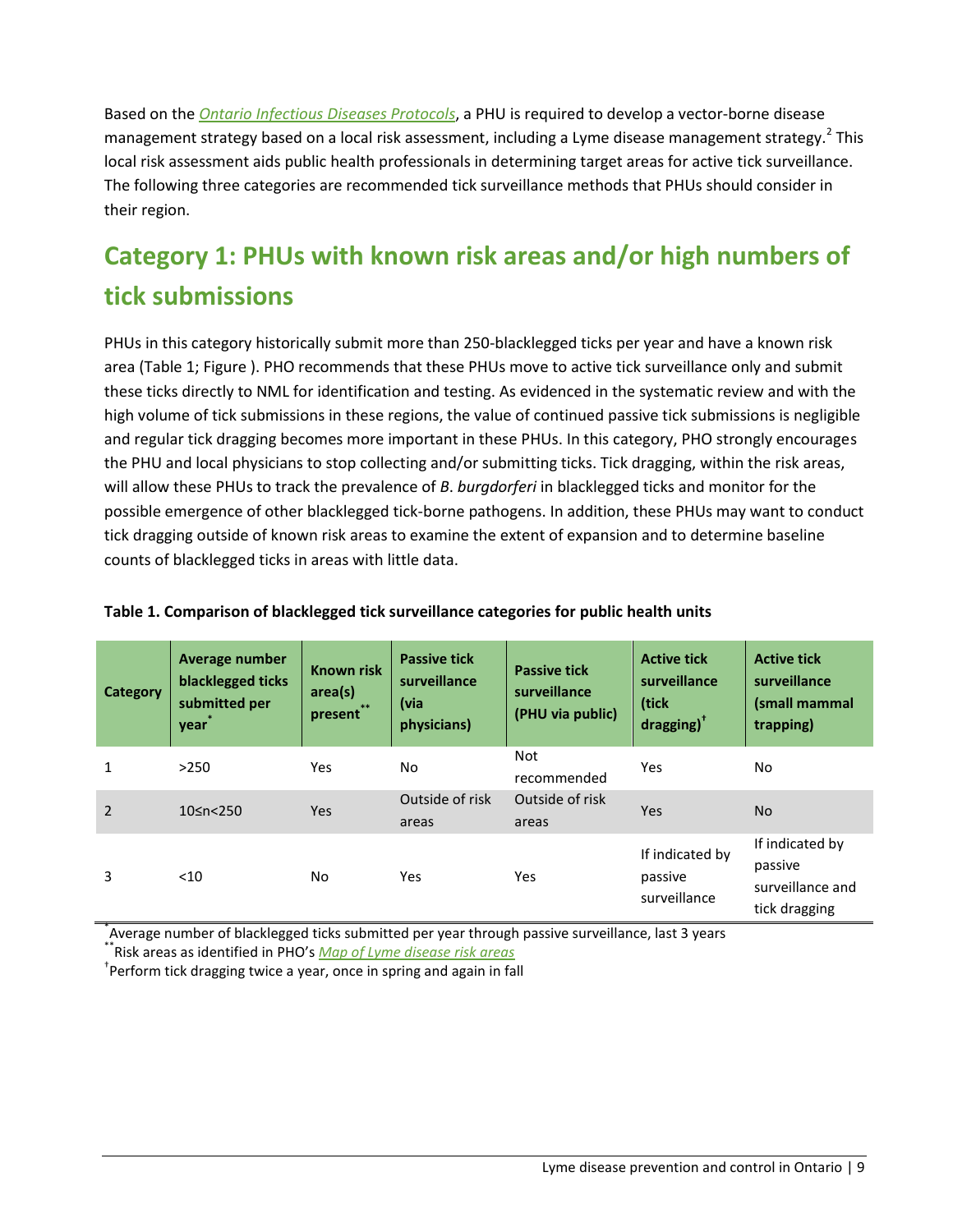## <span id="page-14-0"></span>**Category 2. PHUs with known risk areas and/or moderate numbers of tick submissions**

PHUs in this category include those that submit less than 250, but greater than ten, blacklegged ticks per year [\(Table 1;](#page-13-1) [Figure \)](#page-12-0). For these PHUs, passive tick surveillance is unlikely to provide additional useful information related to known risk areas. PHUs may want to carry out semi-annual tick dragging in the known risk areas to monitor the prevalence of *B*. *burgdorferi*, and testing for other pathogens associated with blacklegged ticks where indicated. When trying to determine if a new risk area exists, PHUs should conduct tick dragging in the spring and the fall. To consider a new area a risk area, PHUs must find at least one blacklegged tick per three-person hours of dragging in the spring and fall. Passive tick surveillance should continue in the remaining parts of the PHUs. PHO strongly encourages the PHU and local physicians to stop collecting and/or submitting ticks via passive surveillance from known risk areas.

## <span id="page-14-1"></span>**Category 3. Other PHUs with no risk areas and low numbers of tick submissions**

PHUs in this category submit less than ten blacklegged ticks per year [\(Table 1;](#page-13-1) [Figure \)](#page-12-0). In this category, passive tick surveillance provides a low-cost mechanism to detect early indications of blacklegged tick establishment in these PHUs. PHO will continue to accept ticks through the passive surveillance system for these PHUs. These PHUs have low rates of tick submissions and therefore, any data gathered is beneficial, allowing public health officials to monitor the emergence of blacklegged tick populations in new areas as well as in determining the prevalence of *B*. *burgdorferi*. If an established blacklegged tick population is suspected in PHUs located in the Northeast Region (i.e., ALG, NPS, PQP, TSK), PHUs may still want to consider small mammal trapping, as there is little evidence of blacklegged ticks in this area and confirmation would be needed. The systematic review indicates that small mammal trapping is the preferred method for determining the presence of immature blacklegged ticks and the presence of *B. burgdorferi* in areas with low tick numbers.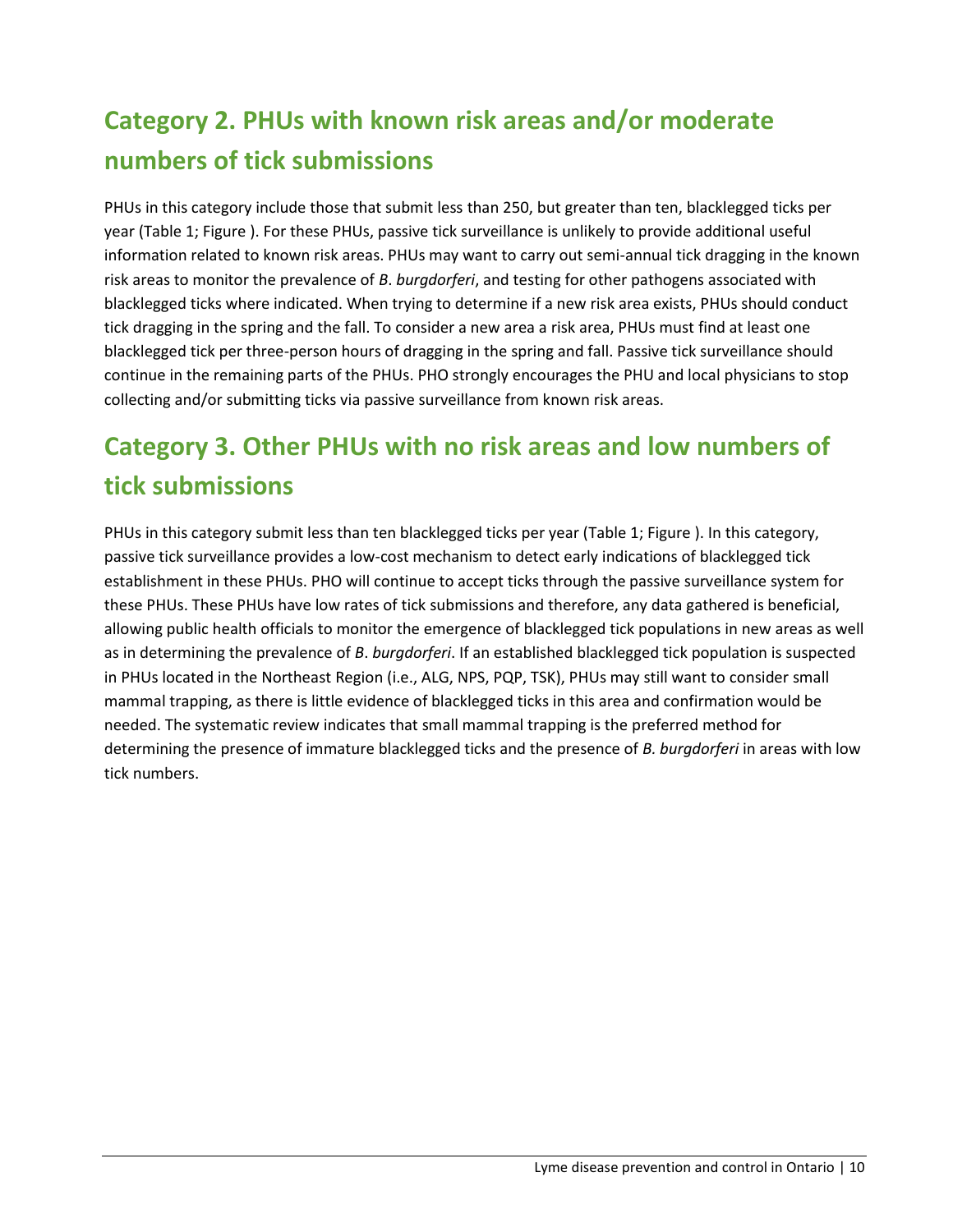# <span id="page-15-0"></span>Human Disease Surveillance

Where Lyme disease is a reportable disease, th[e systematic review](http://www.publichealthontario.ca/en/BrowseByTopic/InfectiousDiseases/Pages/IDLandingPages/Lyme-Disease.aspx) has identified that reportable disease systems (e.g., iPHIS) are the backbone for Lyme disease surveillance; however, several additional methods are available for the surveillance of Lyme disease. PHO's *[Ontario Lyme disease case management tool](http://www.publichealthontario.ca/en/BrowseByTopic/InfectiousDiseases/Pages/IDLandingPages/Lyme-Disease.aspx)* is intended to improve the Lyme disease data captured in iPHIS, leading to improved epidemiological analyses and the timely identification of populations at risk. The literature supports that administrative claims and laboratory databases provide effective, accessory methods for validating or enhancing reportable disease data.

This section provides methods and best practices for the surveillance of Lyme disease in Ontario, focusing on 1) the new standardized *[Ontario Lyme disease case management tool](http://www.publichealthontario.ca/en/BrowseByTopic/InfectiousDiseases/Pages/IDLandingPages/Lyme-Disease.aspx)*; and 2) updates to the Ontario Lyme disease case definition. The purpose of this human disease surveillance section is to:

- provide support for assessing the burden of illness associated with Lyme disease;
- provide support for the public health management of Lyme disease; and
- provide support for monitoring locations where increased numbers of Lyme disease cases may be occurring, using this to guide to inform public messaging or site interventions that may help to reduce transmission.

### <span id="page-15-1"></span>**Background**

Ontario's human Lyme disease surveillance program is legislated under Ontario Regulation 559/91 of the Health Protection and Promotion Act and the Ontario Public Health Standards. Human cases are reported via the Integrated Public Health Information system (iPHIS), the standard surveillance reporting method for all Ontario reportable diseases and conditions. Lyme disease is a reportable disease in Ontario, with a provincial surveillance case definition<sup>2</sup> similar to the national surveillance case definition<sup>25</sup> as well as the US's Centers for Disease Control and Prevention's (CDC) case definition.<sup>26</sup> Underscoring the purpose of a surveillance case definition, the CDC states "case definitions are intended to establish uniform criteria for disease reporting; they should not be used as sole criteria for establishing clinical diagnoses, determining the standard of care necessary for a particular patient, setting guidelines for quality assurance, providing standards for reimbursement, or initiating public health actions. Use of additional clinical, epidemiologic and laboratory data may enable a physician to diagnose a disease even though the surveillance case definition may not be met."

Physicians make the diagnosis of Lyme disease based on a patient's signs and symptoms, the presence or absence of confirmatory laboratory results and, to a certain extent, the patient's response to antibiotic treatment (depending on stage of illness: early localized, early disseminated, late disseminated). Physician diagnosis should not be dependent on the patient having visited or resided in a risk area, given the potential for a bird-transported, infectious tick to be distributed anywhere in Ontario. Similar to other reportable diseases, there is likely under-reporting of Lyme disease. For example, under-reporting could arise when a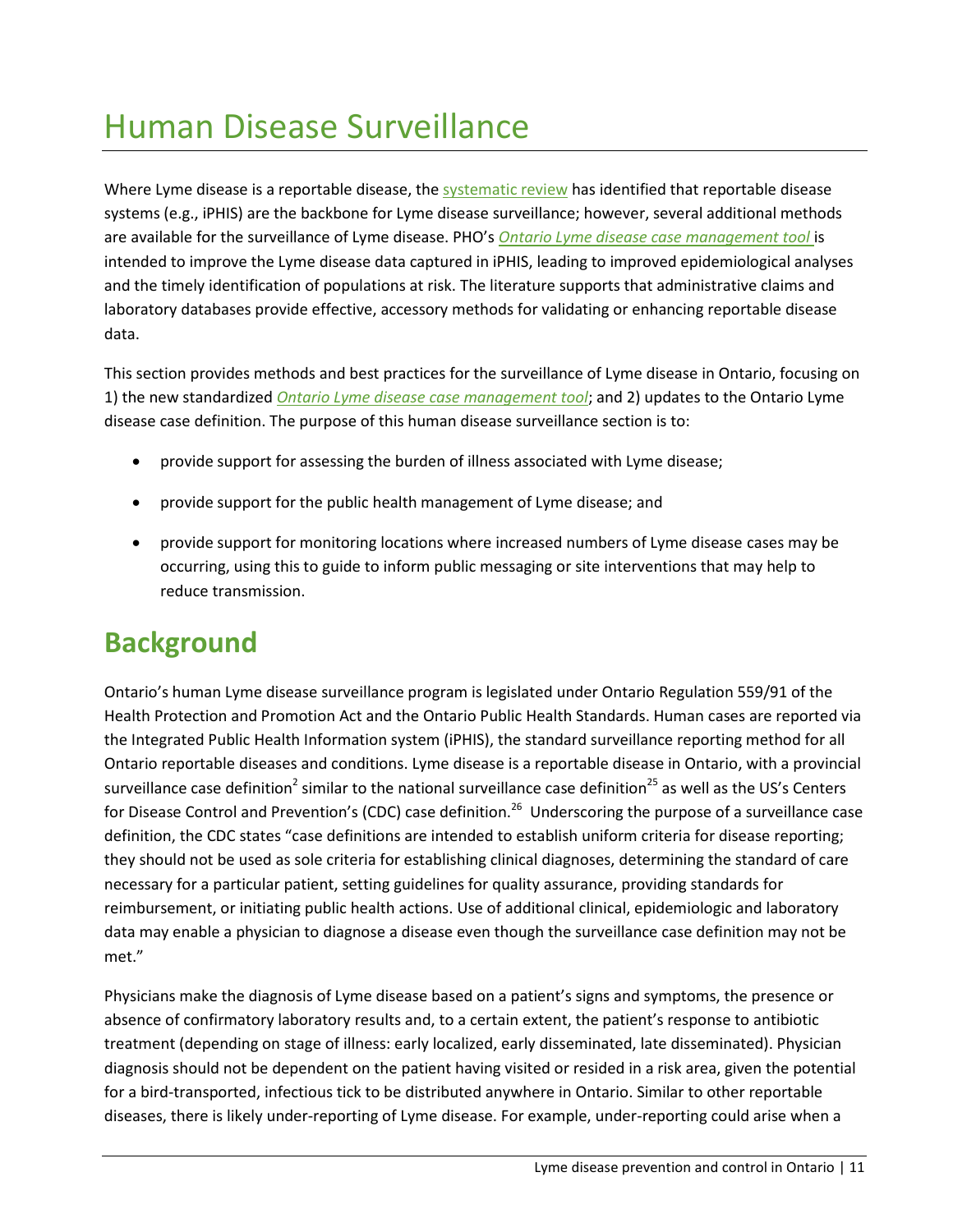physician makes a clinical diagnosis such as EM without ordering serological testing or with negative serology, and not reporting the case to their PHU(s). While reportable disease databases (e.g., iPHIS) represent the primary method for determining the spatiotemporal dynamics of Lyme disease and determining populations at risk, accessory methods (administrative claims and laboratory databases) are able to verify epidemiological data or enhance case detection. As accessory methods are developed, PHO will continue to evaluate methods to improve our understanding of Lyme disease epidemiology in Ontario.

## <span id="page-16-0"></span>**Ontario Lyme disease case management tool**

A working group consisting of members from PHO, PHUs and PHAC developed the *[Ontario Lyme disease case](http://www.publichealthontario.ca/en/BrowseByTopic/InfectiousDiseases/Pages/IDLandingPages/Lyme-Disease.aspx)  [management tool](http://www.publichealthontario.ca/en/BrowseByTopic/InfectiousDiseases/Pages/IDLandingPages/Lyme-Disease.aspx)* in early 2015. <sup>27</sup> The investigation tool is designed for administration by telephone; however, PHUs can also use it for in-person investigations. The *[Lyme Disease case management tool](http://www.publichealthontario.ca/en/BrowseByTopic/InfectiousDiseases/Pages/IDLandingPages/Lyme-Disease.aspx)  [companion guide](http://www.publichealthontario.ca/en/BrowseByTopic/InfectiousDiseases/Pages/IDLandingPages/Lyme-Disease.aspx)* was also developed to provide instructions on how to use the standardized tool and to explain the rationale for each section.<sup>3</sup> The investigation tool's purpose is to:

- identify exposure location;
- improve case and contact management;
- provide case counseling;
- assist with disease management;
- obtain required data elements under the *[Health Protection and Promotion Act](http://www.ontario.ca/laws/statute/90h07)* pertaining to the case; and
- facilitate investigation documentation.

## <span id="page-16-1"></span>**Ontario Lyme disease case definition**

Ontario updated the surveillance case definition in 2015 to give clarity to risk areas and the pathognomonic nature of EM. Please refer to the *[Ontario Infectious Disease Protocols](http://www.health.gov.on.ca/en/pro/programs/publichealth/oph_standards/infdispro.aspx#l)* for complete details and for any updates to the case definition.

#### **Confirmed case:**

- clinician-confirmed EM greater than 5 cm in diameter with a history of residence in, or visit to, a Lyme disease [risk area;](http://www.publichealthontario.ca/en/BrowseByTopic/InfectiousDiseases/Pages/IDLandingPages/Lyme-Disease.aspx) OR
- clinical evidence of Lyme disease with laboratory confirmation by polymerase chain reaction (PCR) or culture; OR
- clinical evidence of Lyme disease with laboratory support by serological methods, and a history of residence in, or visit to, a [risk area.](http://www.publichealthontario.ca/en/BrowseByTopic/InfectiousDiseases/Pages/IDLandingPages/Lyme-Disease.aspx)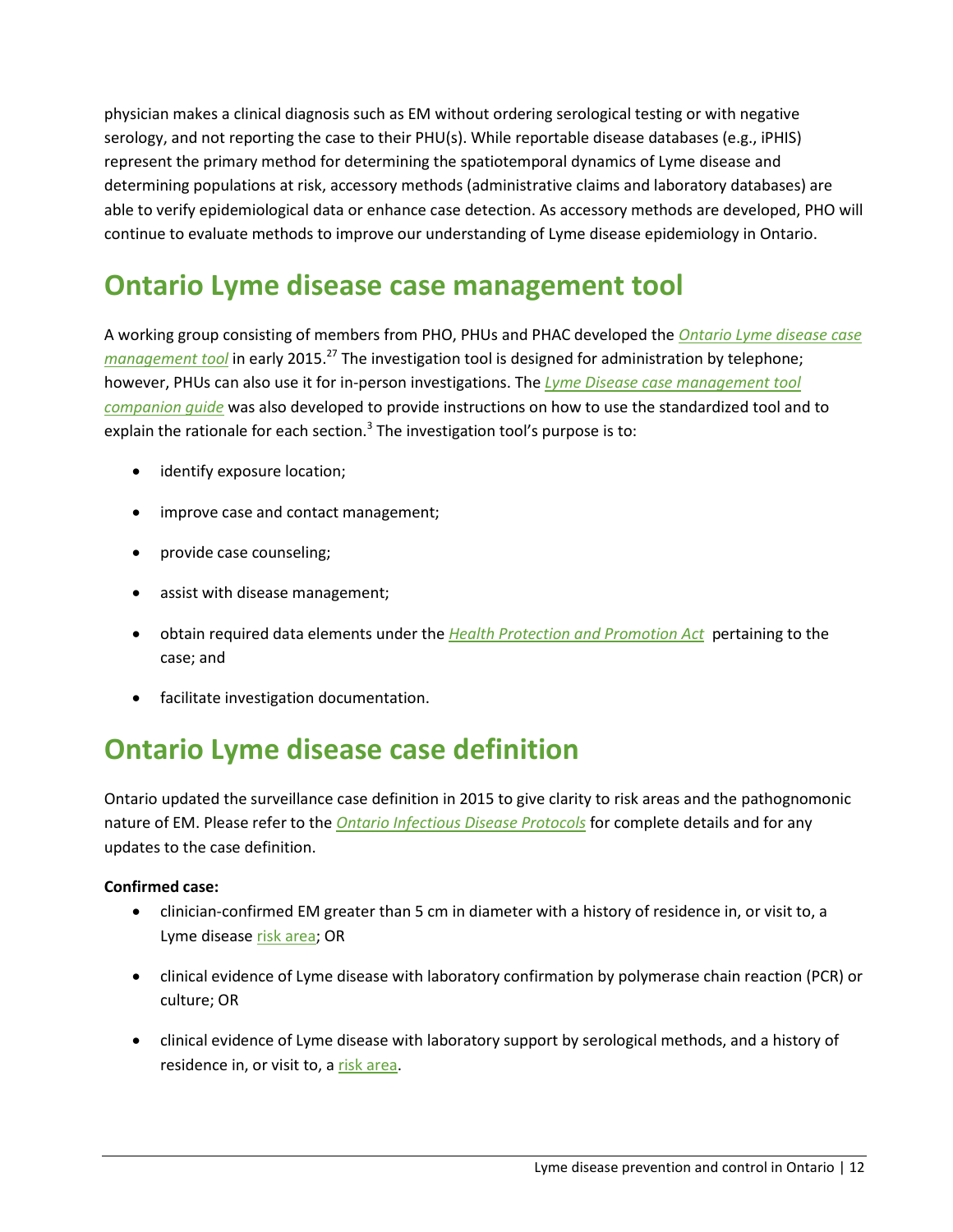#### **Probable case:**

- clinical evidence of Lyme disease with laboratory support by serological methods, but with no history of residence in, or visit to a [risk area,](http://www.publichealthontario.ca/en/BrowseByTopic/InfectiousDiseases/Pages/IDLandingPages/Lyme-Disease.aspx) OR
- clinician-confirmed EM greater than 5 cm in diameter but with no history of residence in, or visit to a [risk area.](http://www.publichealthontario.ca/en/BrowseByTopic/InfectiousDiseases/Pages/IDLandingPages/Lyme-Disease.aspx)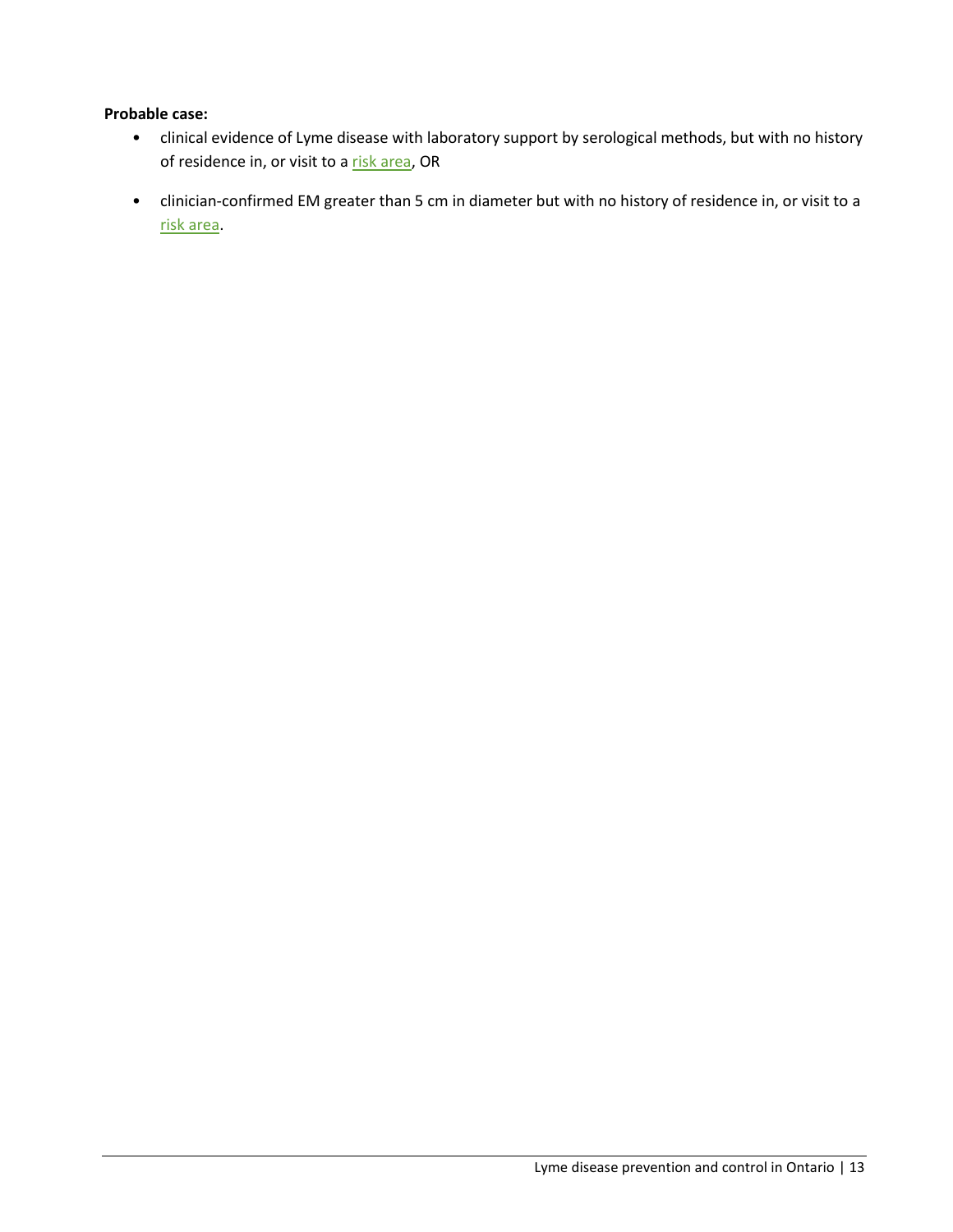# <span id="page-18-0"></span>Clinical Signs and Symptoms

Note: The Infectious Diseases Society of America (IDSA) produces [guidelines](http://www.idsociety.org/Lyme/) on the symptoms, diagnosis and testing of Lyme disease. These guidelines are endorsed by the Association of Medical Microbiology and Infectious Disease Canada (AMMI), and followed by PHAC and PHO. The IDSA, in partnership with the American Academy of Neurology and the American College of Rheumatology, is currently working on updating these guidelines. As this process is still ongoing, this section will not be updated until the new IDSA guidelines are released.

Symptoms usually begin within three days to one month after being bitten by an infected tick. An infected tick must attach and feed on a human for 24 to 36 hours before the agent of Lyme disease is transmitted. This is the amount of time required for the bacteria to migrate from the tick's gut to its salivary glands where the bacteria are injected into the host. Therefore, if people conduct a thorough check of themselves after being outdoors and promptly remove any attached ticks, even bites from infected ticks will not result in an infection. The first sign of infection is usually a circular rash called erythema migrans (EM), commonly known as the "bull's-eye" rash. This rash typically occurs in 70 to 80 percent of those infected and it varies in shape and size.

During the initial stage of infection, symptoms may include: fatigue, chills, fever, headache, muscle and joint pain, and swollen lymph nodes. If left untreated, the patient may progress to the second stage that can last several months. The symptoms for the second stage may include: multiple skin rashes, heart palpitations, arthritis and arthritic symptoms, extreme fatigue and general weakness, and central and peripheral nervous system disorders. The third stage may last for months or years with recurring neurological problems and arthritis. For more information about the clinical signs and symptoms, see Wormser.<sup>5</sup>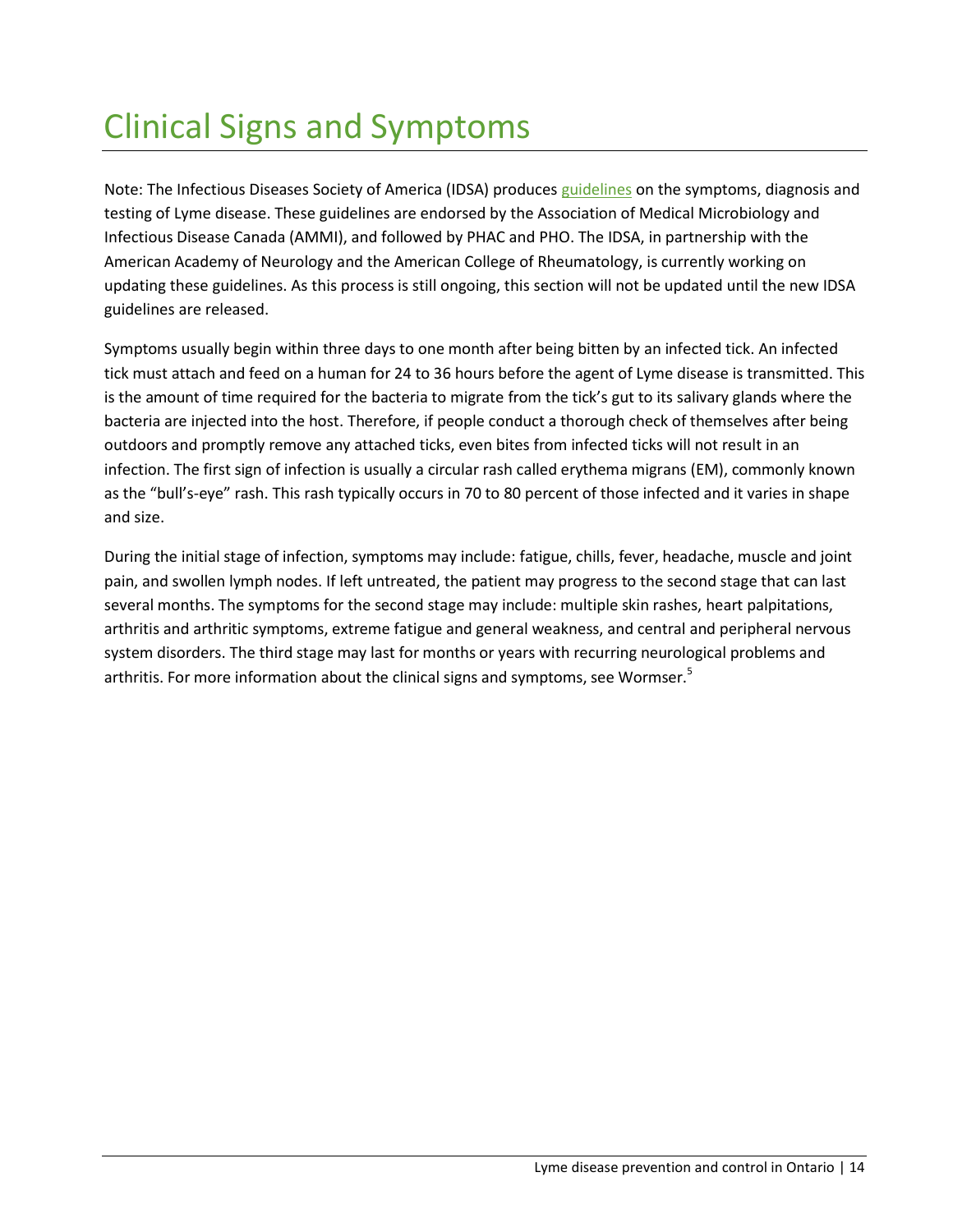# <span id="page-19-0"></span>Diagnosis and Testing

*Note: The Infectious Diseases Society of America (IDSA) produces [guidelines](http://www.idsociety.org/Lyme/) on the symptoms, diagnosis and testing of Lyme disease. These guidelines are endorsed by the Association of Medical Microbiology and Infectious Disease Canada (AMMI), and followed by PHAC and PHO. The IDSA, in partnership with the American Academy of Neurology and the American College of Rheumatology, is currently working on updating these guidelines. As this process is still ongoing, this section will not be updated until the new IDSA guidelines are released.*

The diagnosis of Lyme disease, particularly the early stage of Lyme disease, is primarily based on clinical symptoms associated with Lyme disease and epidemiological risk factors. Within this context, laboratory testing plays a supporting role in diagnosis of Lyme disease. Currently, based on surveillance data, the province of Ontario, except for a few regions, is considered low or non-endemic for Lyme disease.

Despite the low risk, physicians appear to be considering Lyme disease in the differential diagnosis and the number of requests for serological testing submitted by physicians has increased. In 2010, over 13,000 specimens were submitted to Public Health Ontario Laboratories (PHOL) for Lyme disease antibody testing, which is significantly higher than 4,000 or so specimens submitted to PHL in 2003. Blood tests are the most commonly used laboratory tests to supplement clinical information about possible Lyme disease and most labs use either Indirect immunofluorescent-antibody assays (IFA), Enzyme-linked immunosorbant assay (ELISA), or western blot (WB) as their front-line serological assays. Other laboratory-based detection methods are available such as bacterial culture and polymerase chain reaction (PCR) assays but these tests are much less frequently used. Each of these assays has advantages and disadvantages that are influenced by factors such as the duration of disease, specimen type and prevalence of diseases.

*B. burgdorferi* sensu lato can be recovered from various tissues and body fluids of patients with Lyme disease, including biopsy from EM skin lesions, cerebrospinal fluid and blood specimens. 4 The sensitivity of culture method from skin biopsy of EM lesion from untreated patients is shown to be from 57% to 86%.<sup>5</sup> The bacterium usually cannot be recovered from EM lesions of patients who have already received appropriate antibiotic treatment.<sup>4</sup> Culture method is highly labour intensive requiring up to 12 weeks of incubation and lacks readily available culture media. In addition, it is generally useful only for untreated patients as culture positivity rapidly decreases in treated patients. Furthermore, it is highly insensitive in patients with extra cutaneous manifestation of Lyme disease, thus it is not commonly used in routine clinical diagnostic settings. Culture method is generally used in research settings as it allows researchers to better understand pathogenesis of Lyme disease as well as biology of the bacterium.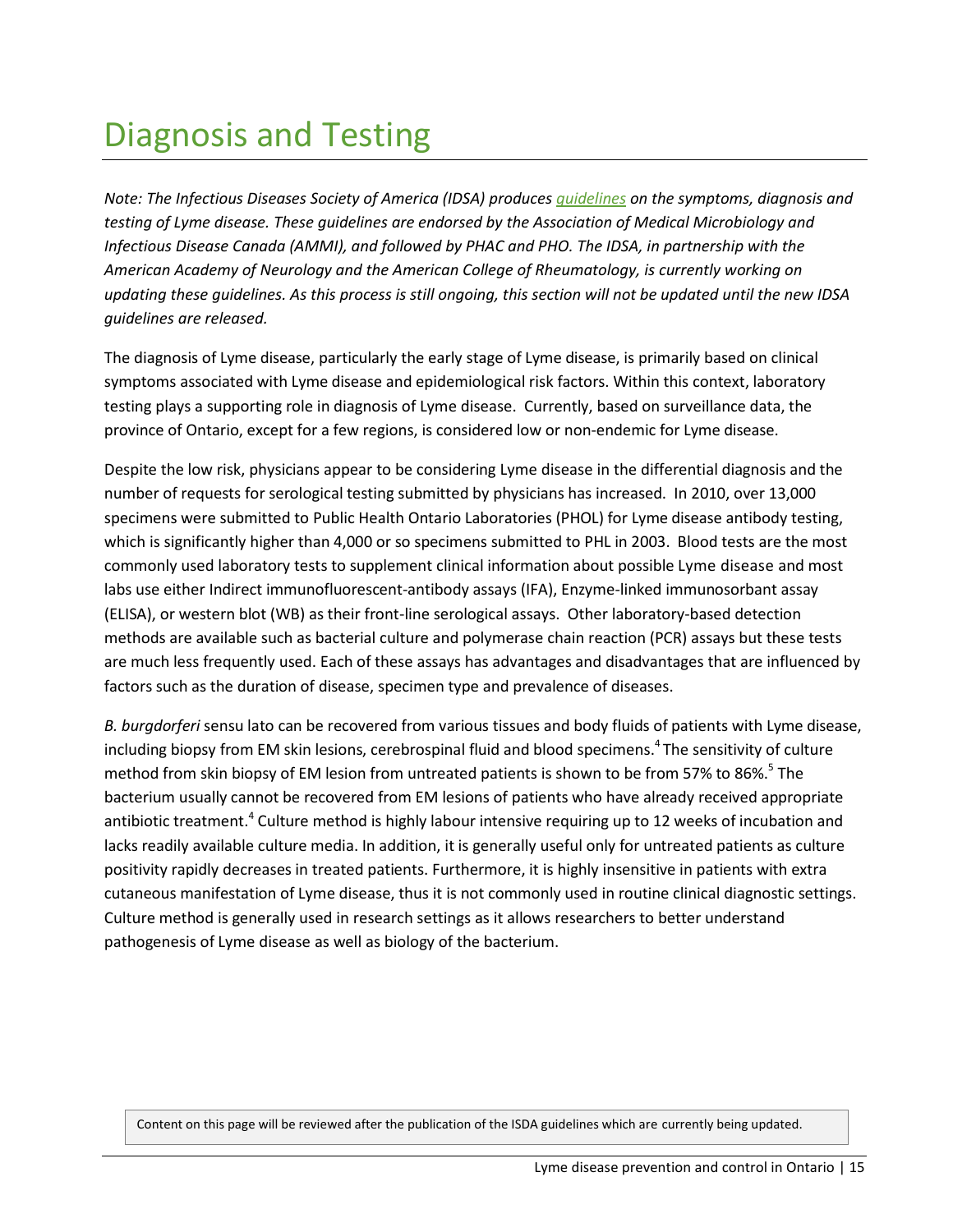Similarly, various PCR-based protocols have been developed over the years to detect *B. burgdorferi* DNA from clinical specimens. The median sensitivity of PCR varies from 18% in blood specimens, 64% in biopsy specimen from EM lesions to 73% from cerebrospinal fluid (CSF) specimens.<sup>28</sup> Similar to culture method, PCR method has not been widely used in routine clinical settings as the sensitivity is low in blood and CSF specimens. The use of PCR method in patients with EM is rarely used as physicians usually make a diagnosis of Lyme disease based on clinical presentations with the presence of characteristics EM lesions.

As mentioned above, many clinical laboratories throughout the world uses serological methods to detect antibodies developed in patients infected with *B. burgdorferi*. The immunoglobulin M (IgM) and immunoglobulin G (IgG) antibodies appear two to four weeks and four to six weeks, respectively, after the onset of EM. It has been shown that IgM may be elevated for more than six months after the infection, whereas IgG antibodies persist for years. The sensitivity of serology assays is reported to be only between 33 – 49% during acute stage of disease.<sup>28</sup> Therefore, patients with early stage Lyme disease are primarily diagnosed based on clinical presentations compatible with Lyme disease and epidemiological risk factors, as serological testing at this stage of the disease is often negative. The laboratory testing becomes particularly useful during late stages where clinical symptoms are non-specific and there has been adequate time for antibodies to develop. The sensitivity increases significantly as the disease progresses from acute to convalescent to late-stage Lyme arthritis (Table 2).<sup>28</sup> In addition, it is important to note that approximately 15% of patients treated with antibiotics early in the infection will have either delayed or no antibody response. It has been reported that negative serological testing in patients with prolonged non-specific symptoms essentially rules out Lyme disease, and physicians should pursue other clinical and laboratory investigations to establish cause of these symptoms.<sup>29</sup>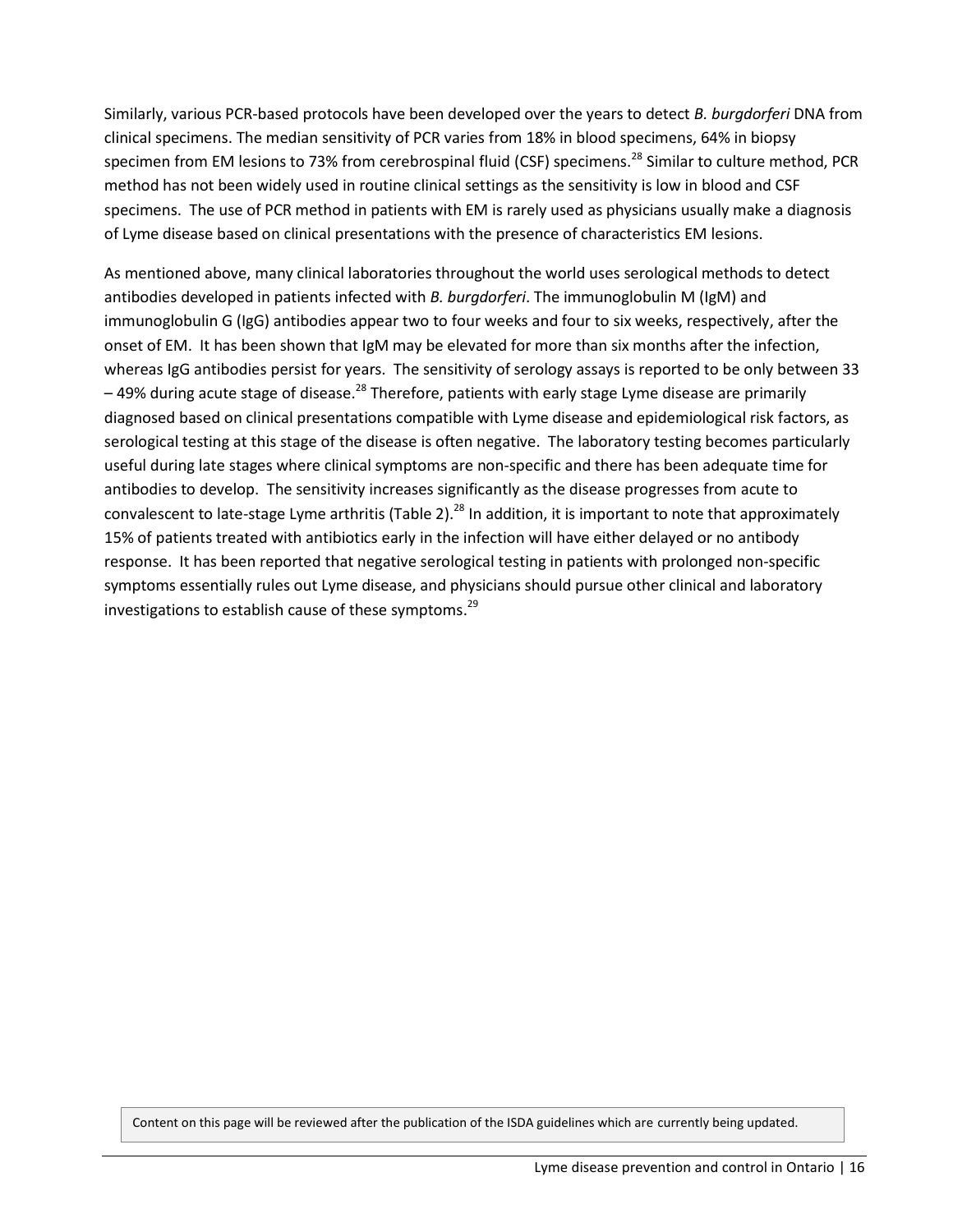## <span id="page-21-0"></span>**Testing Algorithm**

Currently, *B. burgdorferi* sensu stricto*, B. garinii* and *B. afzelii* are the only species known to infect humans. All three species are found in Europe, whereas *B. burgdorferi* is the only species identified in North America that is known to cause disease in humans. The PHL perform serological testing to detect antibodies against *B. burgdorferi*. If a patient was exposed to other species of *Borrelia* such as those that occur in Europe, the physician can state travel history to Europe and request testing for European Lyme disease. The specimens from these patients are sent to the National Microbiology Laboratory for antibody testing.

#### **Table 2. PERFORMANCE CHARACTERISTICS OF SEROLOGICAL ASSAY IN PATIENTS WITH Lyme disease. (ADAPTED FROM AGUERO-ROSENFELyme disease<sup>1</sup> )**

|                         | % Reactivity in patients with |                   |                                    |                  |  |  |  |
|-------------------------|-------------------------------|-------------------|------------------------------------|------------------|--|--|--|
| <b>Test</b>             | EM, acute                     | EM, convalescent* | <b>Neurological</b><br>involvement | <b>Arthritis</b> |  |  |  |
| <b>Whole-cell ELISA</b> | $33 -$<br>49                  | $75 -$<br>86      | 79 (IgG only)                      | $100$ (IgG only) |  |  |  |
| IgM WB                  | $43 -$<br>44                  | $75 -$<br>84      | 8<br>0                             | 6                |  |  |  |
| IgG WB                  | 0-<br>13                      | $15 -$<br>21      | 64-72                              | 96-100           |  |  |  |
| <b>Two-tier testing</b> | $29 -$<br>40                  | $29 -$<br>78      | 8                                  | 9                |  |  |  |

\* Sera obtained after antibiotic treatment

% Reactivity in the above table refersto the frequency that the different serological assays will be positive depending of the stage of the Lyme disease infection

PHL follows guidelines published by the Canadian Public Health Laboratory Network (CPHLN).<sup>30</sup> These guidelines are consistent with guidelines published by other organizations including CDC, IDSA, British Infection Association, and German Association of Hygiene and Medical Microbiology.<sup>31-33</sup>

The PHL testing algorithm follows two-tier serological testing: initially, the patient sera are tested using ELISA to detect total IgM and IgG antibodies against *B. burgdorferi*. If results from ELISA are either positive or indeterminate, 2<sup>nd</sup> tier (i.e. supplemental testing) using WB is performed. This test is comprised of separate IgM and IgG immunoblots to detect antibodies against *B. burgdorferi*. The test result is interpreted as per manufacturer's instructions. Both ELISA and WB assays in two-tier system are considered complementary rather than independent tests to improve accuracy of the laboratory results.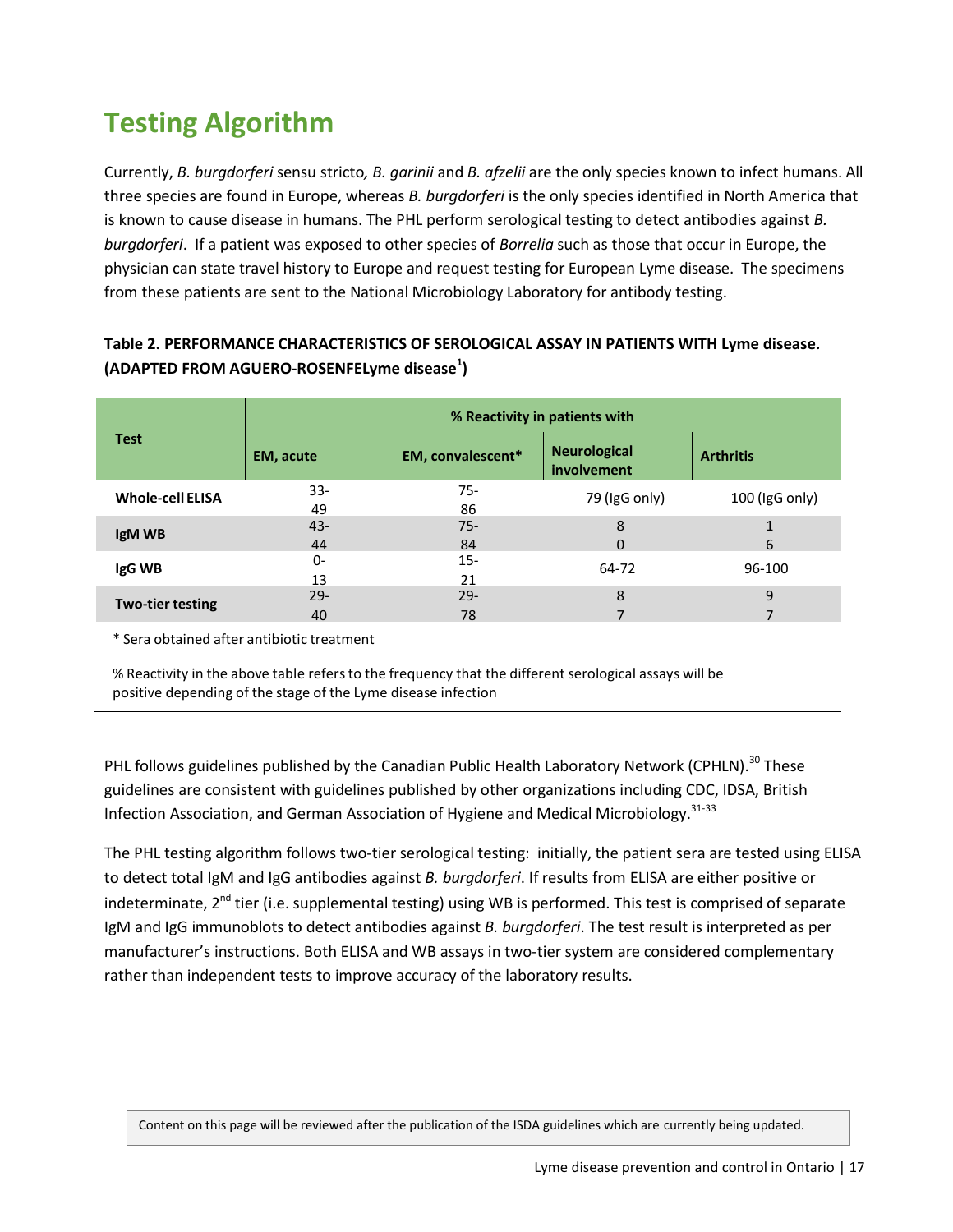ELISA testing is highly sensitive but not specific, and therefore serves as an ideal screening test to detect antibodies to *B. burgdorferi*. Since it has lower specificity, it can produce false-positive results and may crossreact with antibodies that are produced as a result of other infections including those caused by other spirochetes. In addition, patients with autoimmune disorders and inflammatory conditions may also yield positive ELISA results. The WB, especially IgM, can also yield false-positive results if not interpreted correctly in the context of clinical disease presentation. An IgM only reactive result in a patient with persisting nonspecific symptoms for more than two months will most likely represent a false-positive result. Many studies have shown that patients with other infections either acute or past infections caused by spirochetes (syphilis), viruses (cytomegalovirus, Epstein–Barr virus, Hepatitis B virus, Hepatitis C virus, Parvovirus) or bacteria may have circulating antibodies that cross-react with *B. burgdorferi* antigens on WB assay, thus producing positive results.

Both ELISA and WB assays used at PHL in Ontario are approved by the Medical Devices Branch of Health Canada. To ensure that accurate laboratory results are reported to physicians, PHL has established an internal quality assurance (QA) system. In addition, the laboratory participates in an external QA program and uses a proficiency panel obtained from the College of American Pathology (CAP) to ensure that test kits and laboratory procedures are providing accurate results.

## <span id="page-22-0"></span>**Controversies in Laboratory Testing**

A number of private laboratories in the United States offer testing for Lyme disease that does not follow the same testing protocols and recommendations used by accredited Canadian or American laboratories. Such private testing facilities have been known to use testing methods that have not been validated, and results from these labs must be interpreted with caution. Results of serological tests provide supportive evidence, not the sole evidence, for a diagnosis of Lyme disease.<sup>34</sup> In 2005 the CDC placed a notice in their **[Morbidity](http://www.cdc.gov/mmwr/preview/mmwrhtml/mm5405a6.htm) and [Mortality Weekly](http://www.cdc.gov/mmwr/preview/mmwrhtml/mm5405a6.htm) Report [\(MMWR\)](http://www.cdc.gov/mmwr/preview/mmwrhtml/mm5405a6.htm) <sup>35</sup>** cautioning about using these private laboratories. The results from laboratories that are not using validated tests can lead to misdiagnoses that can be harmful to patients, to the extent that appropriate diagnoses and treatment can be delayed or precluded. The WB interpretations used by these laboratories, based on their own internal validation studies, are much more liberal than interpretations recommended based on CDC guidelines. As has been noted in the CDC advisory referenced above, labs using unvalidated Lyme disease IgG and IgM WB testing will use a more limited number of bands in their determination of what constitutes a positive test. Given that these tests are most usually undertaken in individuals who purport to have chronic Lyme disease (see below), the important consideration is the WB IgG interpretation. CDC has made recommendations about the number of bands as well as which bands to use to interpret WB results. These recommendations are based on validated scientific studies that are peerreviewed and accepted by the scientific community. On the other hand, private labs' interpretation of WB results may place additional weight on specific bands that are not validated and peer-reviewed by the scientific community.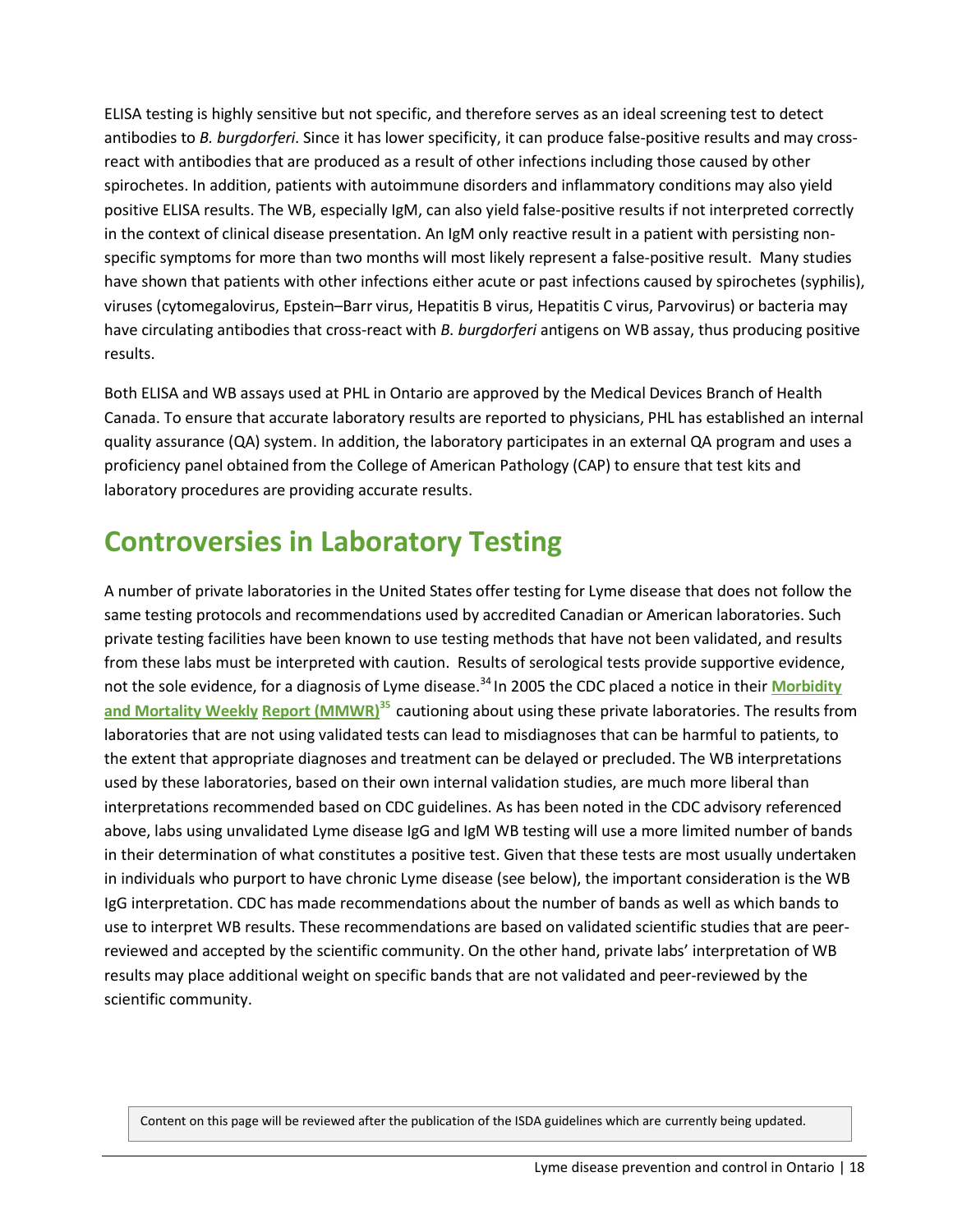### <span id="page-23-0"></span>**Treatment Issues**

As stated earlier, Lyme disease is mainly diagnosed through clinical symptoms and signs along with a history of appropriate exposure to ticks, which happens most frequently via residence in/travel to established areas endemic for Lyme disease. A clinical diagnosis of Lyme disease can be made regardless of the outcomes of diagnostic testing. Currently Canadian specialty bodies such as AMMI and the Canadian Pediatrics Society (CPS) recommend use of the IDSA's clinical practice guidelines that cover assessment, treatment, and prevention of Lyme disease, which can be accessed via:

<http://www.journals.uchicago.edu/doi/abs/10.1086/508667>

As noted in the IDSA guidelines, there are controlled clinical trials that provide the basis for the treatment of early Lyme disease, especially erythema migrans and acute disseminated non-neurologic infection, but limited if no controlled clinical trials for acute neurological and cardiac presentations or for the late manifestations of Lyme disease, especially neurologic (encephalomyelitis, encephalopathy, neuropathies) and arthritic presentations. It is also clear from the clinical studies and case series that, while recommended treatments are highly effective in early Lyme disease, treatment of late forms of Lyme disease can be associated with persistence of a wide variety of symptoms beyond the treatment period, especially arthralgia, pain, fatigue, weakness, malaise and cognitive disturbances (e.g. memory, concentration). While this may infrequently be due to concurrent infection with other tick-borne pathogens, especially *Babesia*, in areas where both are endemic, there are other, more probable explanations. As noted in the 2006 IDSA Guidelines: "…it can be expected that a minority of patients with Lyme disease will be symptomatic following a recommended course of antibiotic treatment as a result of the slow resolution of symptoms over the course of weeks to months, or as the result of a variety of other factors, such as the high frequency of identical complaints in the general population."

The IDSA 2006 Guidelines noted that there was general confusion as to the reality of post Lyme disease syndromes and a broader conception of "chronic Lyme disease" held by a number of patients, Lyme disease advocacy groups and physicians who considered themselves Lyme disease-literate (Lyme-literate MDs, or LLMDs). The IDSA 2006 Guidelines, in an attempt to address these issues, proposed a case definition of post-Lyme disease syndrome (PLDS) that defined the nature and timing of persistent non-specific symptoms, included exclusion criteria to address other potential or proven causes of PLDS and required objective evidence of previous Lyme disease diagnosis, through either clinical or preferably laboratory results as well as access to and compliance with recommended treatment regimens. On the basis of this proposed case definition, the IDSA reviewed and summarized in its 2006 Guidelines the clinical trial evidence addressing longer-term antibiotic therapy for PLDS, and concluded that it should not be recommended, given the absence of evidence of benefit and the clear evidence of harms (especially related to infectious complications from intravenous catheters).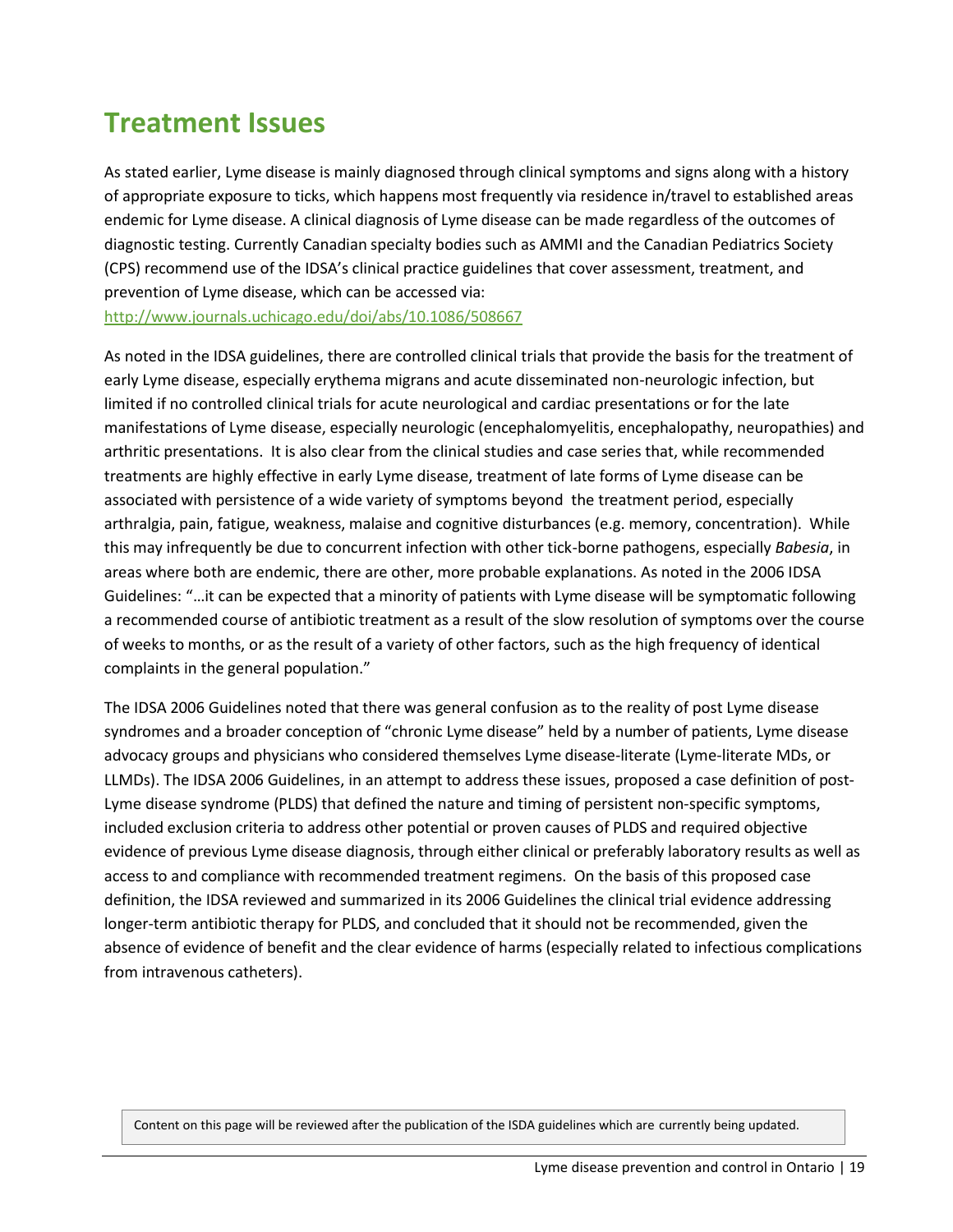The development and dissemination of the IDSA 2006 Guidelines was not without controversy, given the existence of a variety of Lyme disease advocacy organizations and LLMDs in disagreement with the IDSA Guidelines. This led to an anti-trust action instituted by the then Connecticut Attorney-General against the IDSA, alleging conflict-of-interest in the development of the IDSA 2006 Guidelines. Through an agreed-upon resolution, the IDSA convened in 2009 a review panel, carefully assessed by an independent adjudicator for conflicts-of- interest, which reviewed the evolving science and clinical studies relevant to the prevention, assessment and treatment of all forms of Lyme disease. The IDSA 2009 review panel was not constituted to update the IDSA 2006 Guidelines but to assess the status of the recommendations contained therein. Following extensive consultations and review of evidence the review panel supported all of the Guideline recommendations, including those related to the contentious issues involved in the case definition and treatment of PLDS. The following section of this technical report is taken verbatim from the IDSA 2010 Review Panel Report<sup>36</sup>:

### <span id="page-24-0"></span>**Post Lyme Syndromes**

#### *2006 Recommendation*

There is no well-accepted definition of post–Lyme disease syndrome. This has contributed to confusion and controversy and to a lack of firm data on its incidence, prevalence, and pathogenesis. In an attempt to provide a framework for future research on this subject and to reduce diagnostic ambiguity in study populations, a definition for post–Lyme disease syndrome is proposed in these guidelines. Whatever definition is eventually adopted, having once had objective evidence of *B. burgdorferi* infection must be a condition sine qua non. Furthermore, when laboratory testing is done to support the original diagnosis of Lyme disease, it is essential that it be performed by well-qualified and reputable laboratories that use recommended and appropriately validated testing methods and interpretive criteria. Unvalidated test methods (such as urine antigen tests or blood microscopy for *Borrelia* species) should not be used.

#### *2006 Recommendation*

To date, there is no convincing biologic evidence for the existence of symptomatic chronic *B. burgdorferi* infection among patients after receipt of recommended treatment regimens for Lyme disease.

When the 2006 Lyme Guidelines are next updated, the Review Panel suggests that consideration be given to changing the phrase "no convincing biologic evidence" to something more specific, such as "Reports purporting to show the persistence of viable *B. burgdorferi* organisms after treatment with recommended regimens for Lyme disease have not been conclusive or corroborated by controlled studies." It has been proposed by some that there are hardy, drug-tolerant reservoirs of *B. burgdorferi*, including intracellular cystic forms. To date, this has not been shown to correlate with symptom persistence, nor has eradication of these forms been shown to correlate with symptom improvement.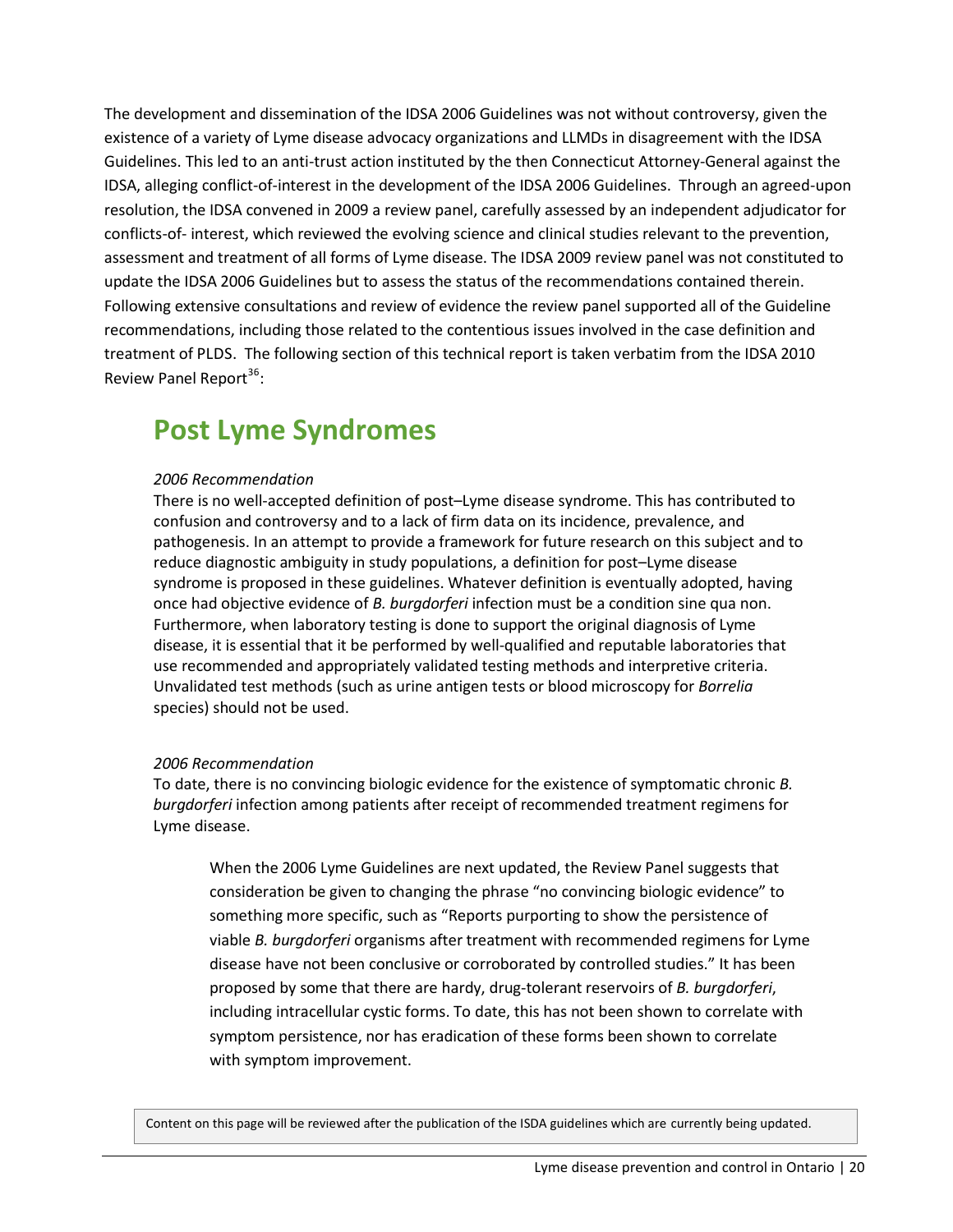#### *2006 Recommendation*

Antibiotic therapy has not proven to be useful and is not recommended for patients with chronic (>6 months) subjective symptoms after recommended treatment regimens for Lyme disease (E-I).

The Review Panel reviewed numerous sources of evidence for this contentious topic. These included but were not limited to: 1) a large volume of case reports and case series submitted by representatives of the International Lyme and Associated Diseases Society(ILADS) and referenced by that society's published guidelines; 2) case reports cited by representatives of ILADS and patient representatives in oral presentations to the Panel during the Hearing on July 30, 2009; 3) journal correspondence published in response to several Lyme disease practice guidelines, editorials, and clinical trials; 4) patient testimony; and 5) the available placebo-controlled randomized clinical trials of long term antibiotic therapy for symptoms attributed to Lyme disease.

Upon reviewing this abundance of material, and after lengthy discussions among the Review Panel members, the Review Panel reached the following conclusions:

1. **The prospective, controlled clinical trials for extended antibiotic treatment of Lyme disease have demonstrated considerable risk of harm, including potentially life- threatening adverse events.** Such events include intravenouscatheter infection, including septicemia (line sepsis), venous thromboembolism, drug hypersensitivity reactions, and drug-induced cholecystitis. Minor adverse events, such as diarrhea and candidiasis, were also more common in antibiotic treated patients. In a recent cohort of 200 patients, catheter-associated adverse events such as thrombosis and infection occurred on average 81 days into therapy, underscoring the cumulative risk of adverse events with increasing time.

In clinical trials evaluating prolonged IV antibiotics for Lyme disease, there has been a lower rate of line sepsis in patients receiving IV ceftriaxone than those receiving IV placebo. It must be emphasized however, this adverse event is directly related to the intravenous access device. As ceftriaxone is intrinsically inactive against many common causes of line sepsis, including *Enterococcus, Candida, methicillin resistant Staphylococcus aureus* (MRSA), and coagulase-negative *Staphylococci*, it should not be seen as mitigating the potential risk of septicemia due to long term intravenous lines.

2. **Prospective, controlled clinical trials have demonstrated little benefit from prolonged antibiotic therapy**. Nearly all primary outcome measures have failed to demonstrate a benefit to prolonged antibiotic therapy. Statistically significant improvements in treatment groups were not demonstrated across studies, were nonspecific, were of unclear clinical importance, and in one case, not sustained at the end of the trial.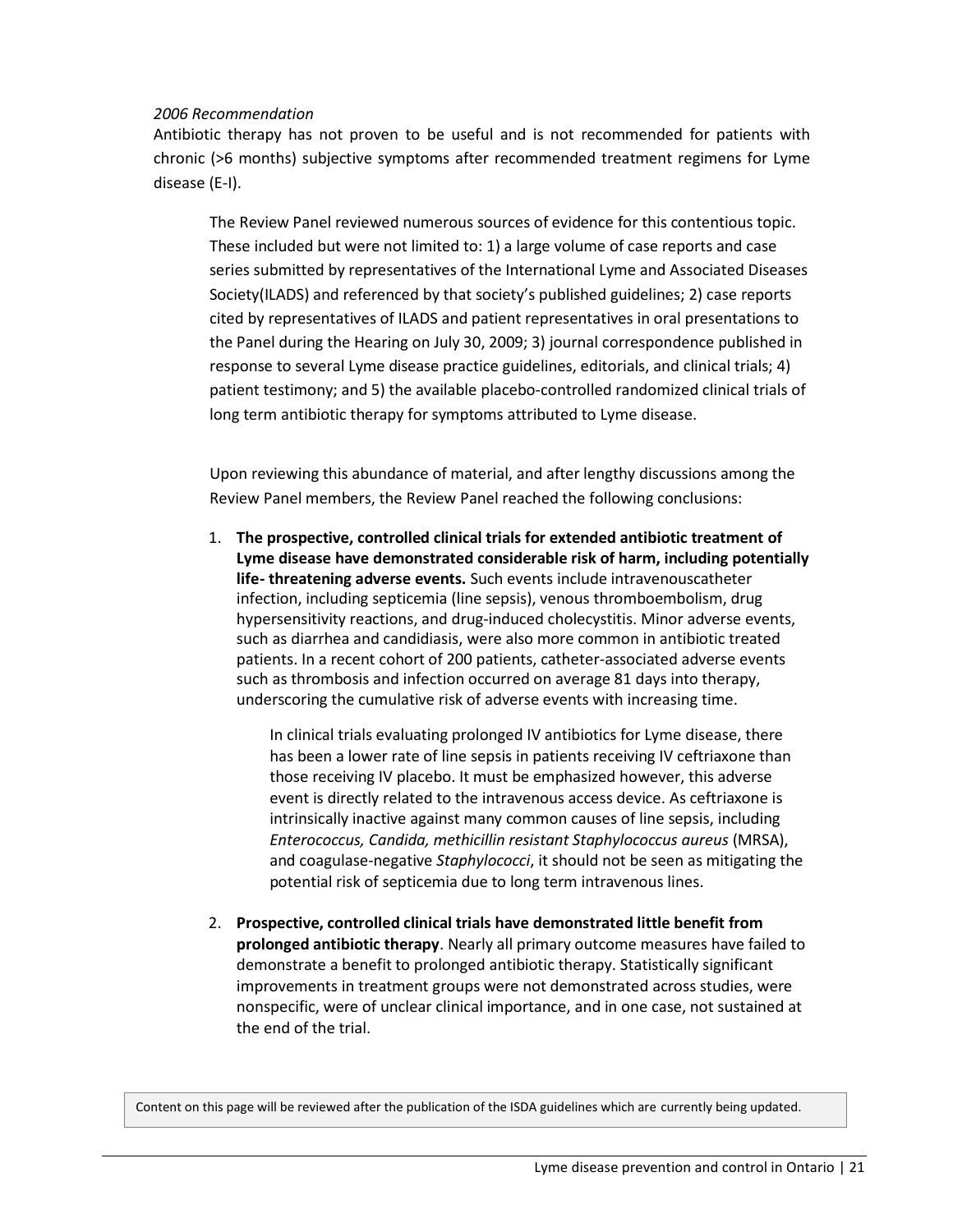3. **The risk/benefit ratio from prolonged antibiotic therapy strongly discourages prolonged antibiotic courses for Lyme disease.** Several presenters in the July 30th hearing argued that patients with symptoms attributed to chronic Lyme disease confer considerable societal cost. This argument, however, was not accompanied by quantitative evidence from controlled trials that prolonged antibiotic therapy could even partly reduce this cost. The Panel concluded that a societal benefit was at best hypothetical based on current evidence.

> It has been argued that prolonged parenteral antibiotics are considered sufficiently safe for their routine use in such infections as osteomyelitis and endocarditis. The Panel does not agree with this comparison, however, because in these conditions clinical trials have decisively shown a clinical and mortality benefit. On the other hand, in the case of Lyme disease, there has yet to be a single high quality clinical study that demonstrates comparable benefit to prolonging antibiotic therapy beyond one month. Therefore, the Review Panel concluded that *in the case of Lyme disease* inherent risks of long-term antibiotic therapy were not justified by clinical benefit.

This conclusion was reached despite the large volume of case reports, case series, anecdotes, and patient testimonials reviewed that attested to perceived clinical improvement during antibiotic therapy. Such evidence is by its nature uncontrolled and highly subject to selection and reporting biases. In many published case reports patients did not receive initial Lyme disease therapy consistent with the current standard of care, so it was impossible to be sure that shorter duration therapy had failed. In some cases the diagnosis of Lyme disease was doubtful based on clinical presentations consistent with other illnesses. Some patients were abnormal hosts and not representative of the general population. Many reports included patients whose diagnosis was made before the implementation of the CDC recommendation for 2-tier serological testing, and were therefore based on less stringent criteria. Finally, caution should be used in extrapolating results from European studies to North American patients, due to the well- established microbiological and clinical distinctions in Lyme borreliosis on the two continents.

In the end, such sources of evidence were felt to be fertile material for hypothesis generation, but intrinsically incapable of hypothesis-testing. By contrast, the prospective, randomized, controlled trials were formal hypothesis tests with strict recruitment criteria, prospectively defined outcome measures, and independent oversight. The Panel's conclusions, which are consistent with those reached by guidelines panels from the IDSA as well as other societies, represent the state of medical science at the time of writing. Only high-quality, prospective, controlled clinical trial data demonstrating both benefit and safety will be sufficient to change the current recommendations."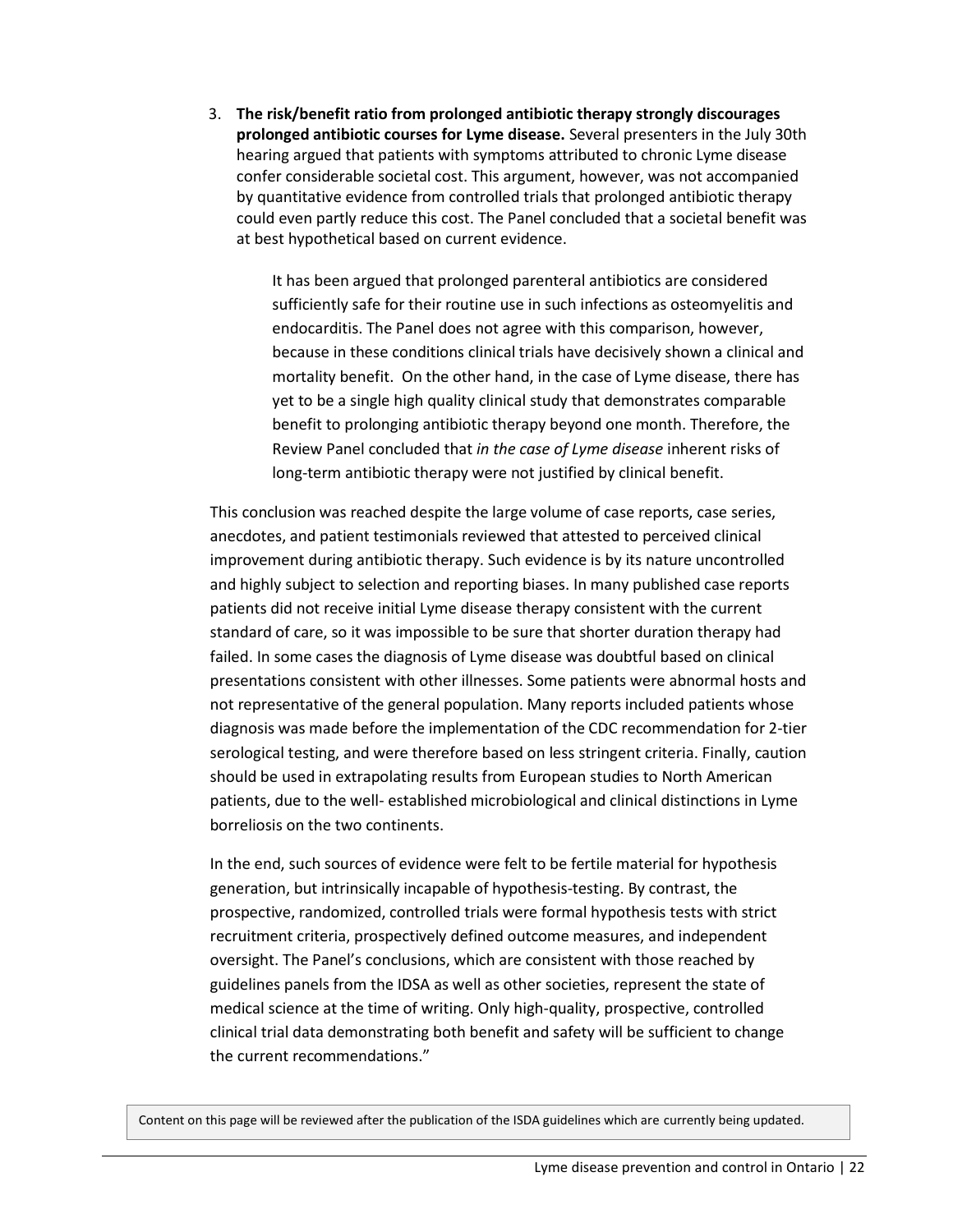# <span id="page-27-0"></span>Future Directions

Based on the current scientific literature for the surveillance of Lyme disease cases, this report provides PHUs with up-to-date, evidence-based methods and best practices for performing human disease surveillance in Ontario. The sections that cover the *Clinical Signs and Symptoms*, and *Diagnosis and Testing* follow the guidance provided by the IDSA and CPHLN. The IDSA is currently in the process undertaking a systematic review and developing guidelines on the treatment of Lyme disease. As this process is still ongoing, these sections will not be updated until the release of the new IDSA guidelines. Once those guidelines have been released, PHO will review them, in consultation with the CPHLN and AMMI, and determine if changes are needed to relevant sections of this document.

Periodic re-assessment of the methods and best practices for the surveillance of Lyme disease cases, based on the current evidence base, will be required to ensure Ontario remains at the forefront of Lyme disease surveillance in Canada. PHUs should continue to conduct local risk assessments, with support from PHO, to identify and communicate risk areas to the public. Over time, there exists the possibility of other pathogens entering the blacklegged tick populations in Ontario. The introduction of new tickborne pathogens into Ontario or significant changes in Lyme disease risk and epidemiology may necessitate further revisions to this report.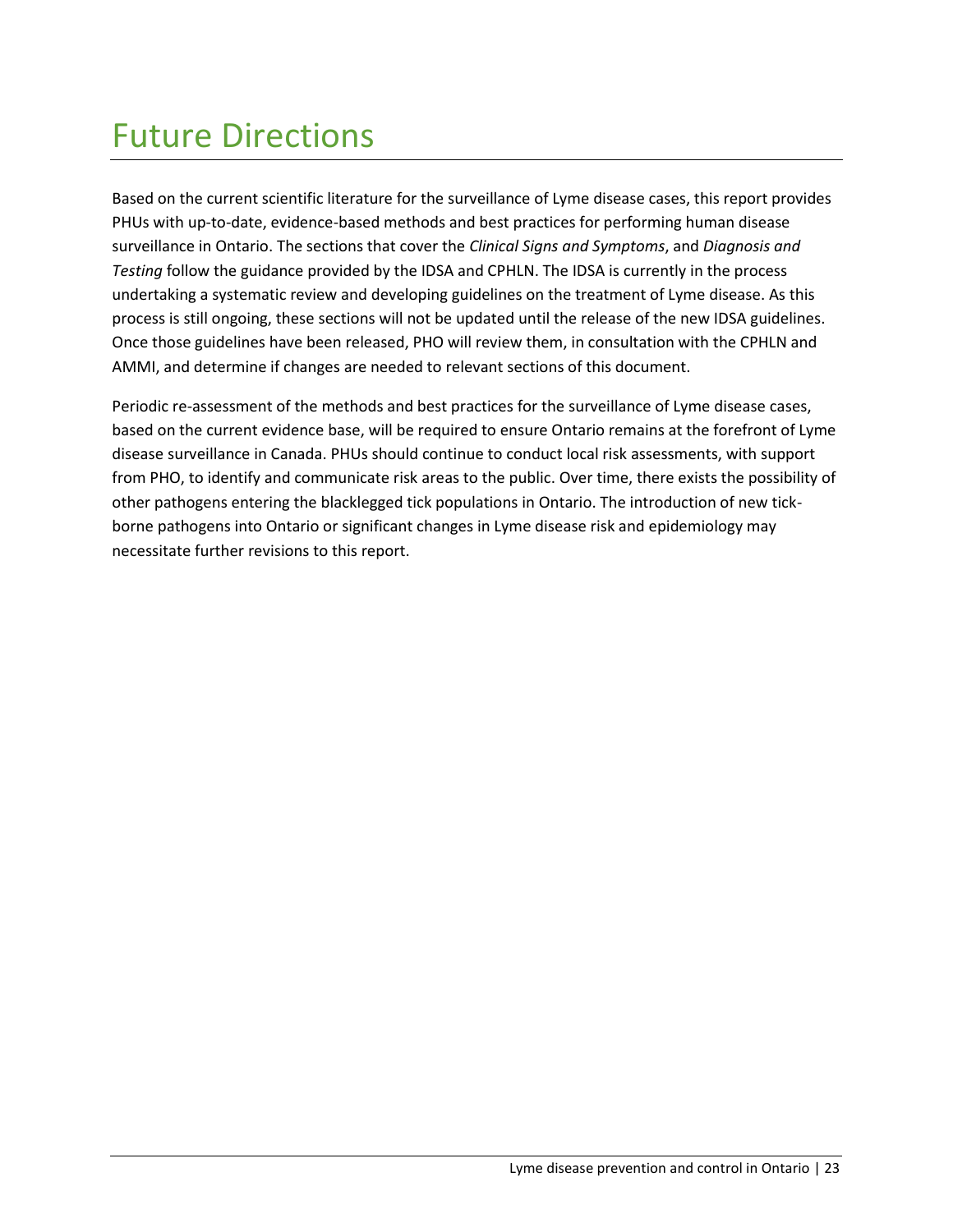# <span id="page-28-0"></span>References

1. Ontario Agency for Health Protection and Promotion (Public Health Ontario). Technical report: Update on Lyme disease prevention and control. First edition. Toronto, ON: Queen's Printer for Ontario; 2012.

2. Ontario. Ministry of Health and Long-Term Care. Infectious disease protocol, 2015. Toronto, ON: Queen's Printer for Ontario; 2015. Available from:

[http://www.health.gov.on.ca/en/pro/programs/publichealth/oph\\_standards/docs/infectious\\_diseases.](http://www.health.gov.on.ca/en/pro/programs/publichealth/oph_standards/docs/infectious_diseases.pdf) [pdf](http://www.health.gov.on.ca/en/pro/programs/publichealth/oph_standards/docs/infectious_diseases.pdf)

3. Ontario Agency for Health Protection and Promotion (Public Health Ontario). Lyme disease case management tool companion guide [Internet]. Toronto, ON: Queen' Printer for Ontario; 2015 [cited 2016 Feb 18]. Available from:

[http://www.publichealthontario.ca/en/BrowseByTopic/InfectiousDiseases/Documents/Lyme\\_disease\\_C](http://www.publichealthontario.ca/en/BrowseByTopic/InfectiousDiseases/Documents/Lyme_disease_Case_Management_Tool_Companion_Guide.pdf) ase Management Tool Companion Guide.pdf

4. Aguero-Rosenfeld ME, Wang G, Schwartz I, Wormser GP. Diagnosis of Lyme borreliosis. Clin Microbiol Rev. 2005;18(3):484-509. Available from[: http://cmr.asm.org/content/18/3/484.long](http://cmr.asm.org/content/18/3/484.long)

5. Wormser GP, Dattwyler RJ, Shapiro ED, Halperin JJ, Steere AC, Klempner MS, et al. The clinical assessment, treatment, and prevention of Lyme disease, human granulocytic anaplasmosis, and babesiosis: clinical practice guidelines by the Infectious Diseases Society of America. Clin Infect Dis. 2006;43(9):1089-134. Available from[: https://cid.oxfordjournals.org/content/43/9/1089.full](https://cid.oxfordjournals.org/content/43/9/1089.full)

6. Kuehn BM. CDC estimates 300,000 US cases of Lyme disease annually. JAMA. 2013;310(11):1110.

7. Steere AC, Broderick TF, Malawista SE. Erythema chronicum migrans and Lyme arthritis: epidemiologic evidence for a tick vector. Am J Epidemiol. 1978;108(4):312-21.

8. Burgdorfer W, Barbour AG, Hayes SF, Benach JL, Grunwaldt E, Davis JP. Lyme disease-a tick-borne spirochetosis? Science. 1982;216(4552):1317-9.

9. Steere AC, Grodzicki RL, Kornblatt AN, Craft JE, Barbour AG, Burgdorfer W, et al. The spirochetal etiology of Lyme disease. N Engl J Med. 1983;308(13):733-40.

10. Adams DA, Fullerton J, Jajosky R, Sharp P, Onweh DH, Schley AW, et al. Summary of notifiable infectious diseases and conditions - United States, 2013. MMWR Morb Mortal Wkly Rep. 2015;62(53):1- 119. Available from:<http://www.cdc.gov/mmwr/preview/mmwrhtml/mm6253a1.htm>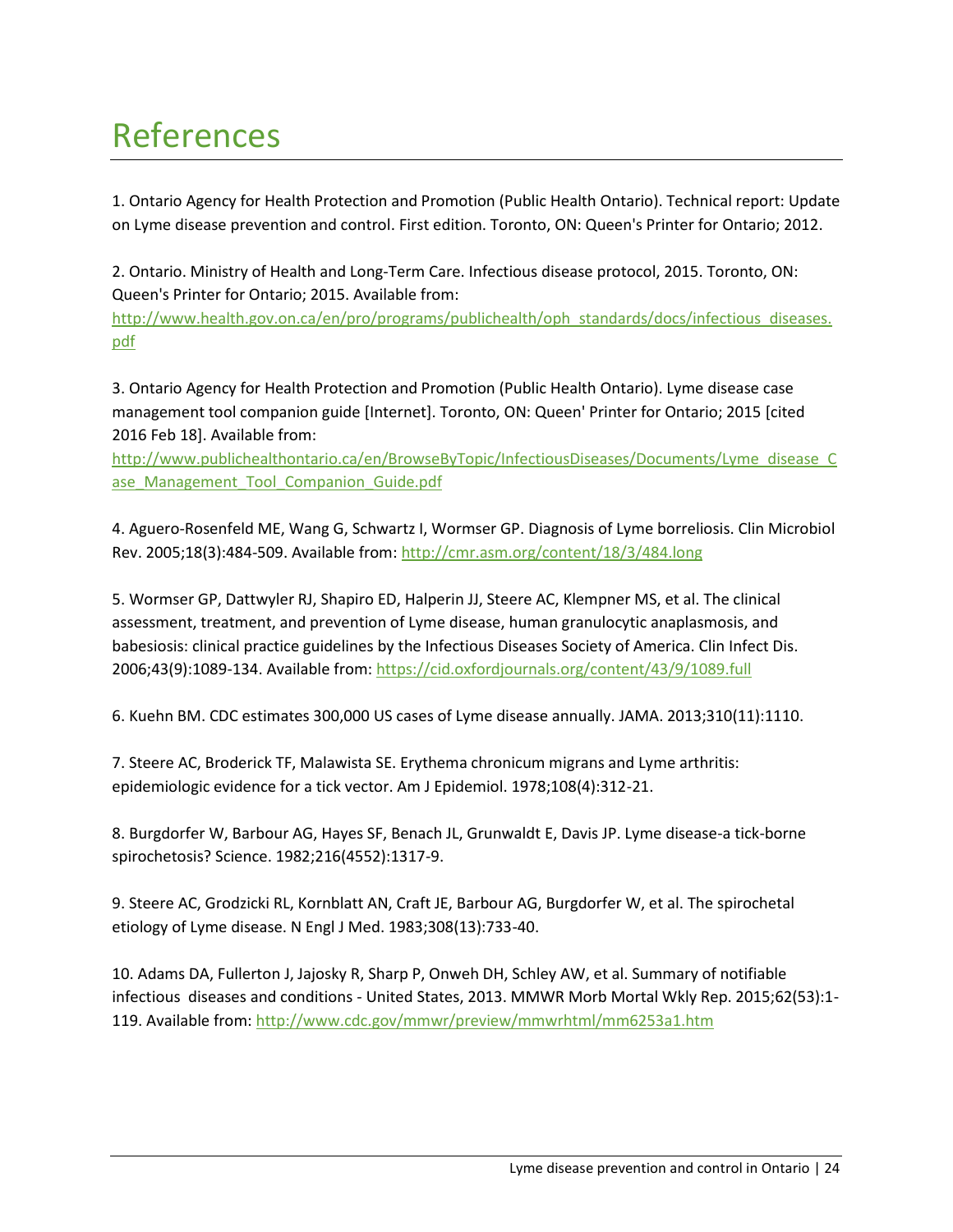11. Ogden NH, Trudel L, Artsob H, Barker IK, Beauchamp G, Charron DF, et al. *Ixodes scapularis* ticks collected by passive surveillance in Canada: analysis of geographic distribution and infection with Lyme borreliosis agent *Borrelia burgdorferi*. J Med Entomol. 2006;43(3):600-9.

12. Koffi JK, Leighton PA, Pelcat Y, Trudel L, Lindsay LR, Milord F, et al. Passive surveillance for *I. scapularis* ticks: enhanced analysis for early detection of emerging Lyme disease risk. J Med Entomol. 2012;49(2):400-9.

13. Watson TG, Anderson RC. *Ixodes scapularis* Say on white-tailed deer (*Odocoileus virginianus*) from Long Point, Ontario. J Wildl Dis. 1976;12(1):66-71.

14. Ontario Agency for Health Protection and Promotion (Public Health Ontario). Map of Lyme disease risk areas [Internet]. Toronto, ON: Queen's Printer for Ontario; 2015 [cited 2016 Feb 18]. Available from: [http://www.publichealthontario.ca/en/eRepository/Lyme\\_Disease\\_Risk\\_Areas\\_Map\\_2015.pdf](http://www.publichealthontario.ca/en/eRepository/Lyme_Disease_Risk_Areas_Map_2015.pdf)

15. Scott JD, Fernando K, Durden LA, Morshed MG. Lyme disease spirochete, *Borrelia burgdorferi*, endemic in epicenter at Turkey Point, Ontario. J Med Entomol. 2004;41(2):226-30.

16. Barker IK, Surgeoner GA, McEwen SA, Artsob H. *Borrelia burgdorferi*, the agent of Lyme disease, in tick vectors and wildlife reservoirs in southern Ontario. Ontario Disease Surveillance Report. 1988;9:151.

17. Barker IK, Lindsay LR. Lyme borreliosis in Ontario: determining the risks. CMAJ. 2000;162(11):1573-4. Available from[: http://www.cmaj.ca/content/162/11/1573.long](http://www.cmaj.ca/content/162/11/1573.long)

18. Ogden NH, St-Onge L, Barker IK, Brazeau S, Bigras-Poulin M, Charron DF, et al. Risk maps for range expansion of the Lyme disease vector, *Ixodes scapularis*, in Canada now and with climate change. Int J Health Geogr. 2008 May 22;7:24. Available from: [http://ij](http://ij-healthgeographics.biomedcentral.com/articles/10.1186/1476-072X-7-24)[healthgeographics.biomedcentral.com/articles/10.1186/1476-072X-7-24](http://ij-healthgeographics.biomedcentral.com/articles/10.1186/1476-072X-7-24)

19. Ogden NH, Maarouf A, Barker IK, Bigras-Poulin M, Lindsay LR, Morshed MG, et al. Climate change and the potential for range expansion of the Lyme disease vector *Ixodes scapularis* in Canada. Int J Parasitol. 2006;36(1):63-70.

20. Nelder MP, Russell C, Lindsay LR, Dhar B, Patel SN, Johnson S, et al. Population-based passive tick surveillance and detection of expanding foci of blacklegged ticks *Ixodes scapularis* and the Lyme disease agent *Borrelia burgdorferi* in Ontario, Canada. PLoS One. 2014;9(8):e105358. Available from: <http://journals.plos.org/plosone/article?id=10.1371/journal.pone.0105358>

21. Scott JD, Fernando K, Banerjee SN, Durden LA, Byrne SK, Banerjee M, et al. Birds disperse ixodid (Acari: Ixodidae) and *Borrelia burgdorferi*-infected ticks in Canada. J Med Entomol. 2001;38(4):493-500.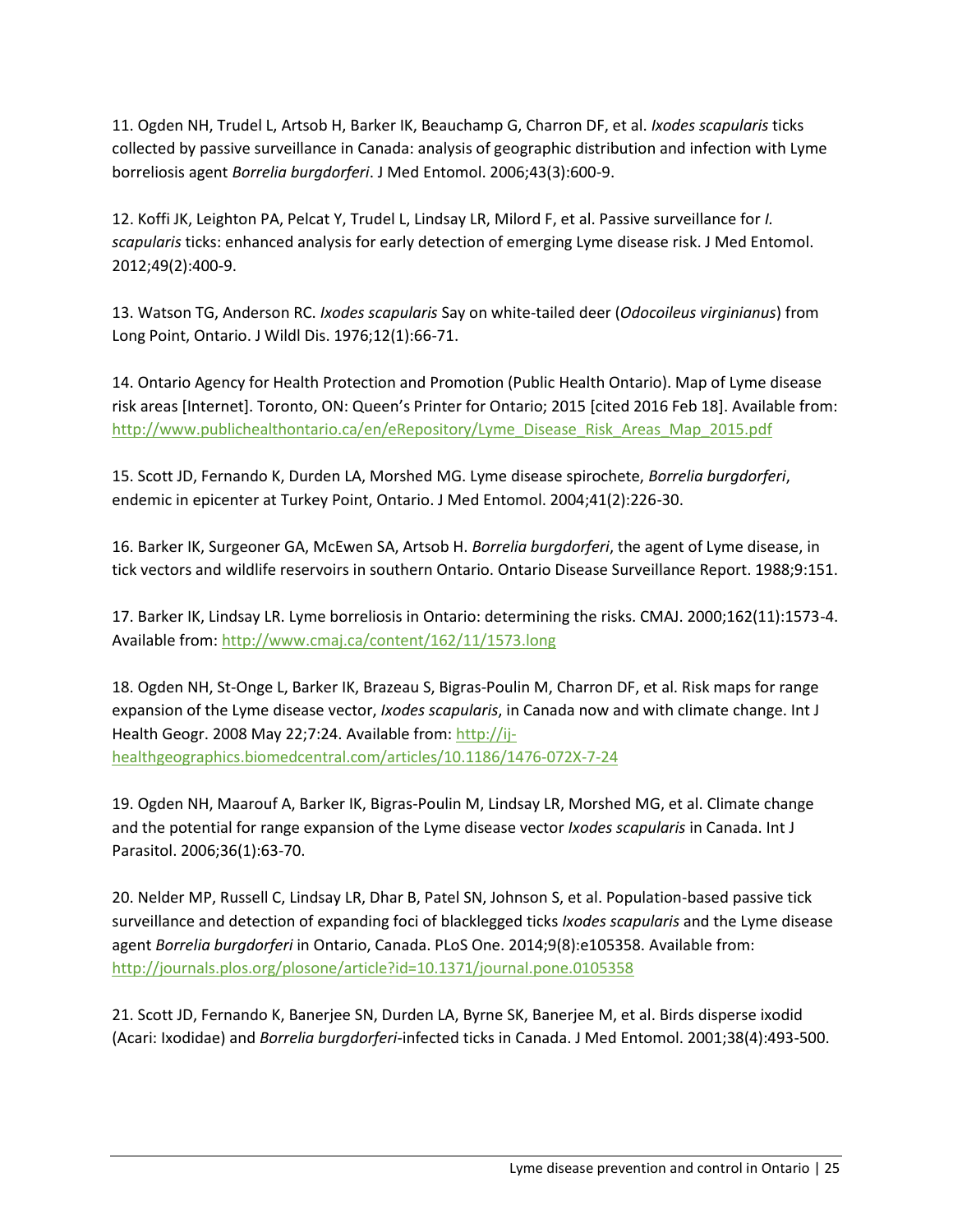22. Banerjee SN, Christensen CI, Scott JD. Isolation of *Borrelia burgdorferi* on mainland Ontario. Can Commun Dis Rep. 1995;21(10):85-6. Available from: [http://www.collectionscanada.gc.ca/webarchives/20071127051546/http://www.phac](http://www.collectionscanada.gc.ca/webarchives/20071127051546/http:/www.phac-aspc.gc.ca/publicat/ccdr-rmtc/95pdf/cdr2110e.pdf)[aspc.gc.ca/publicat/ccdr-rmtc/95pdf/cdr2110e.pdf](http://www.collectionscanada.gc.ca/webarchives/20071127051546/http:/www.phac-aspc.gc.ca/publicat/ccdr-rmtc/95pdf/cdr2110e.pdf)

23. Ontario Agency for Health Protection and Promotion (Public Health Ontario). Vector-borne diseases 2014 summary report. Toronto, ON: Queen's Printer for Ontario; 2015. Available from: http:// [www.publichealthontario.ca/en/eRepository/Vector\\_Borne\\_Diseases\\_Summary\\_Report\\_2014.pdf](http://www.publichealthontario.ca/en/eRepository/Vector_Borne_Diseases_Summary_Report_2014.pdf)

24. Ogden NH, Koffi JK, Lindsay LR. Assessment of a screening test to identify Lyme disease risk. Can Commun Dis Rep. 2014;40(5):83-7. Available from: [http://www.phac-aspc.gc.ca/publicat/ccdr](http://www.phac-aspc.gc.ca/publicat/ccdr-rmtc/14vol40/dr-rm40-05/dr-rm40-05-2-eng.php)[rmtc/14vol40/dr-rm40-05/dr-rm40-05-2-eng.php](http://www.phac-aspc.gc.ca/publicat/ccdr-rmtc/14vol40/dr-rm40-05/dr-rm40-05-2-eng.php)

25. Public Health Agency of Canada. Case definitions for communicable diseases under national surveillance - 2009: Lyme disease [Internet]. Winnipeg, MB: Public Health Agency of Canada; 2009 [updated 2009 Oct 27; cited 2015 Nov 16]. Available from: [http://www.phac-aspc.gc.ca/publicat/ccdr](http://www.phac-aspc.gc.ca/publicat/ccdr-rmtc/09vol35/35s2/Lyme-eng.php)[rmtc/09vol35/35s2/Lyme-eng.php](http://www.phac-aspc.gc.ca/publicat/ccdr-rmtc/09vol35/35s2/Lyme-eng.php)

26. Wharton M, Chorba TL, Vogt RL, Morse DL, Buehler JW. Case definitions for public health surveillance. MMWR Recomm Rep. 1990;39(RR-13):1-43. Available from: <ftp://ftp.cdc.gov/pub/publications/mmwr/rr/rr3913.pdf>

27. Ontario Agency for Health Protection and Promotion (Public Health Ontario). Ontario Lyme disease case management tool. Version: June 16, 2015. Toronto, ON: Queen's Printer for Ontario; 2015. Available from:

[http://www.publichealthontario.ca/en/BrowseByTopic/InfectiousDiseases/Documents/Lyme\\_Disease\\_C](http://www.publichealthontario.ca/en/BrowseByTopic/InfectiousDiseases/Documents/Lyme_Disease_Case_Management_Tool.docx) ase Management Tool.docx

28. Schwartz I, Wormser GP, Schwartz JJ, Cooper D, Weissensee P, Gazumyan A, et al. Diagnosis of early Lyme disease by polymerase chain reaction amplification and culture of skin biopsies from erythema migrans lesions. J Clin Microbiol. 1992;30(12):3082-8. Available from: <http://jcm.asm.org/content/30/12/3082.short>

29. Wormser GP, Nadelman RB, Dattwyler RJ, Dennis DT, Shapiro ED, Steere AC, et al. Practice guidelines for the treatment of Lyme disease. The Infectious Diseases Society of America. Clin Infect Dis. 2000;31 Suppl 1:1-14. Available from[: http://cid.oxfordjournals.org/content/31/Supplement\\_1/S1.full](http://cid.oxfordjournals.org/content/31/Supplement_1/S1.full)

30. Canadian Public Health Laboratory Network. The laboratory diagnosis of Lyme borreliosis: guidelines from the Canadian Public Health Laboratory Network. Can J Infect Dis Med Microbiol. 2007 [cited 2011 Feb 22];18(2):145-148. Available from:

<http://www.ncbi.nlm.nih.gov/pmc/articles/PMC2533539/?tool=pubmed>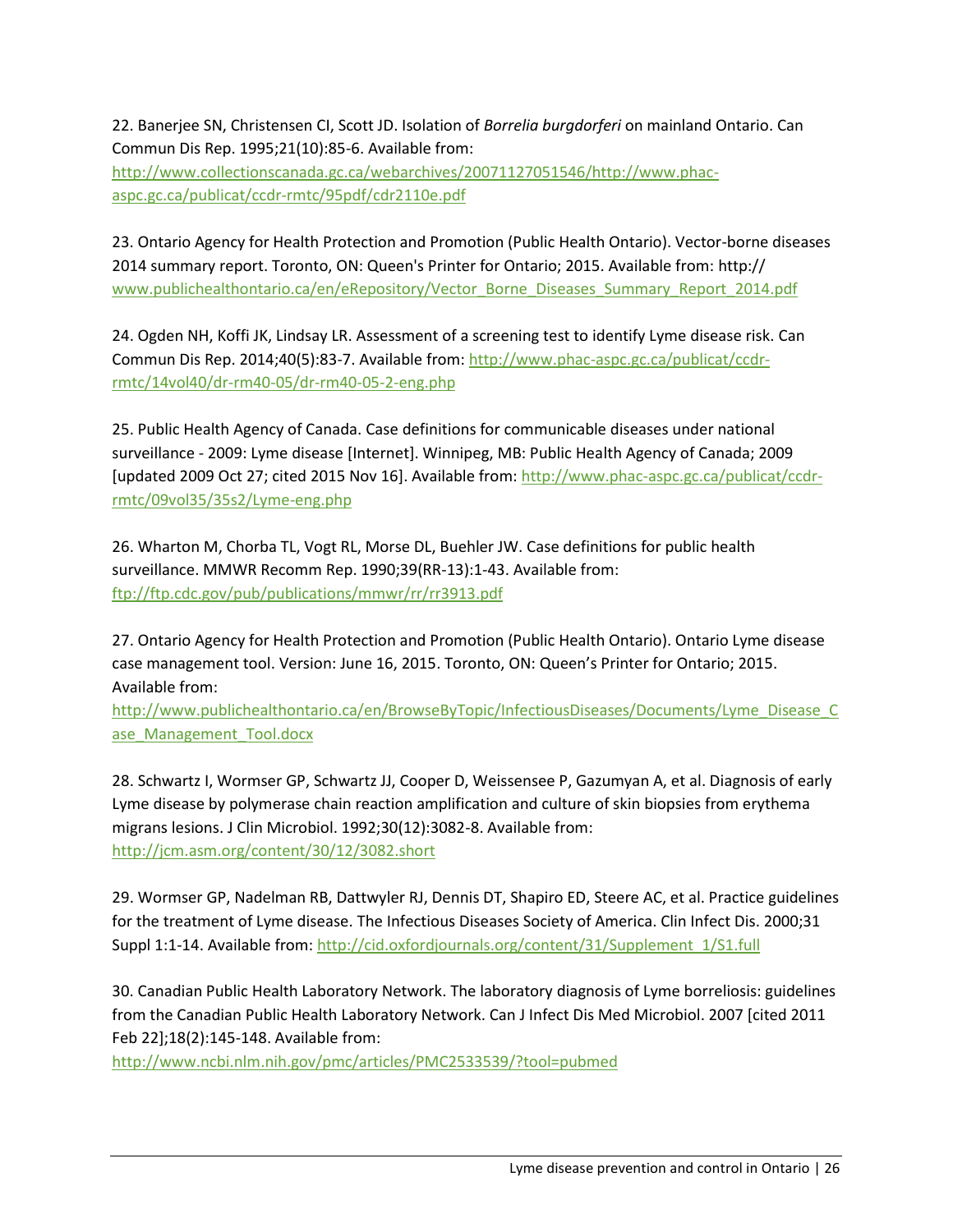31. Stanek G, Fingerle V, Hunfeld KP, Jaulhac B, Kaiser R, Krause A, et al. Lyme borreliosis: clinical case definitions for diagnosis and management in Europe. Clin Microbiol Infect. 2011;17(1):69-79. Available from:<http://www.sciencedirect.com/science/article/pii/S1198743X14609162>

32. British Infection Association. The epidemiology, prevention, investigation and treatment of Lyme borreliosis in United Kingdom patients: a position statement by the British Infection Association. J Infect. 2011;62(5):329-38.

33. Wilske B, Zöller L, Brade V, Eiffert H, Göbel UB, Stanek G, et al. Lyme borreliosis. In: Mauch H, Lütticken, Gatermann S. Quality standards for the microbiological diagnosis of infectious diseases [Internet]. Munich: Medical Iectorate, Urban & Fisher Verlag; 2000 [cited 2011 Jul 19]. Available from: <http://nrz-borrelien.lmu.de/miq-lyme/frame-miq-lyme.html>

34. Public Health Agency of Canada. Lyme disease fact sheet [Internet]. Ottawa, ON: Her Majesty the Queen in Right of Canada; 2010 [cited 2016 Feb 19]. Available from[: http://www.phac-aspc.gc.ca/id](http://www.phac-aspc.gc.ca/id-mi/lyme-fs-eng.php)[mi/lyme-fs-eng.php](http://www.phac-aspc.gc.ca/id-mi/lyme-fs-eng.php)

35. Centers for Disease Control and Prevention. Notice to readers: caution regarding testing for Lyme disease. MMWR Morb Mortal Wkly Rep. 2005;54(05):125. Available from: <http://www.cdc.gov/mmwr/preview/mmwrhtml/mm5405a6.htm>

36. Lantos PM, Charini WA, Medoff G, Moro MH, Mushatt DM, Parsonnet J, et al. Final report of the Lyme disease review panel of the Infectious Diseases Society of America. Clin Infect Dis. 2010;51(1):1-5. Available from[: http://cid.oxfordjournals.org/content/51/1/1.long](http://cid.oxfordjournals.org/content/51/1/1.long)